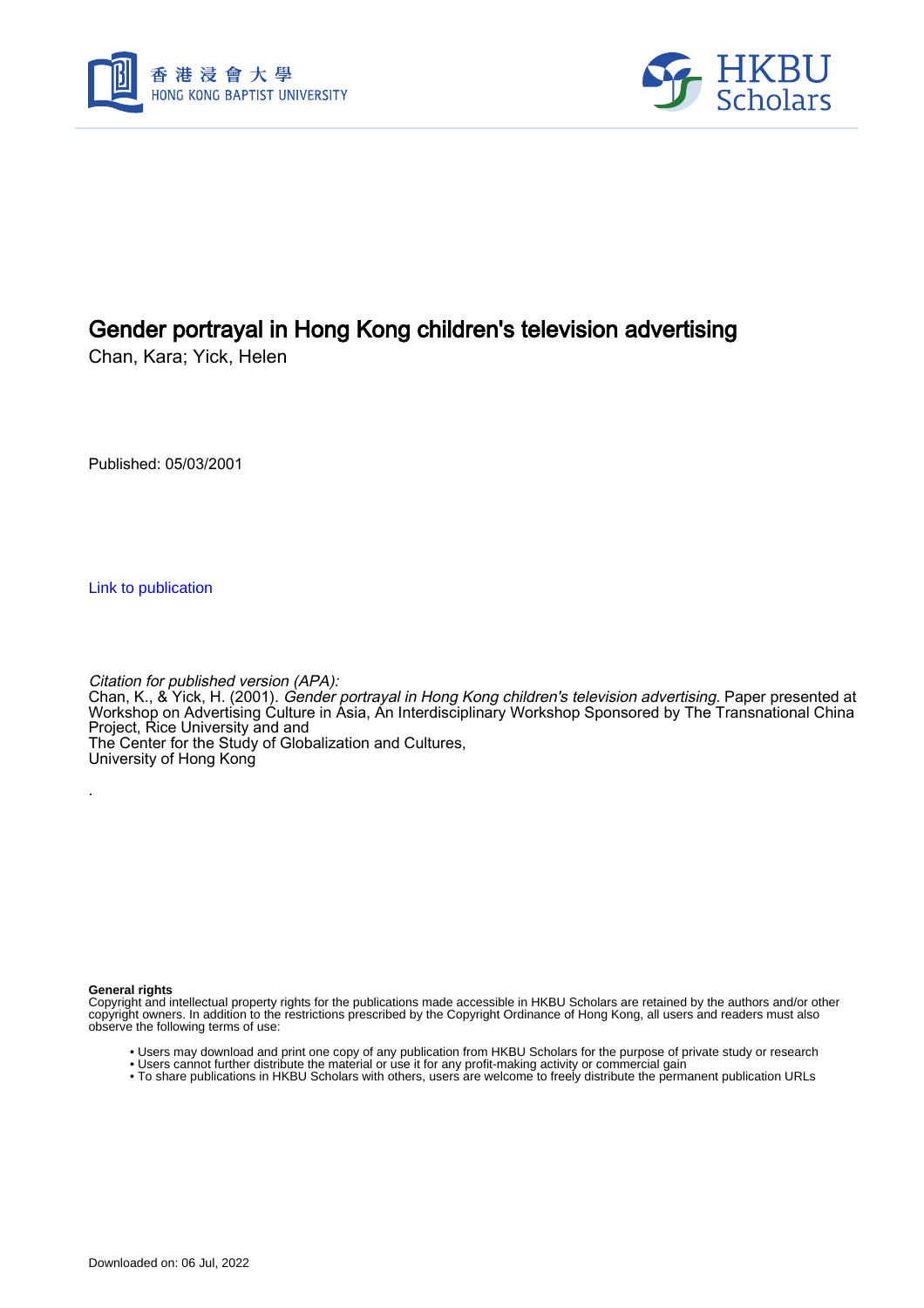#### **Gender portrayal in Hong Kong children's television commercials**

Keywords: gender portrayal --- Hong Kong --- children advertising

Dr. Kara Chan\* Associate Professor Department of Communication Studies Hong Kong Baptist University Kowloon Tong, Hong Kong

Tel: (852) 2339 7836 Fax: (852) 2339 7890 email: karachan@hkbu.edu.hk

Helen Yik Hong Kong Television Broadcast Limited

Paper presented at the workshop on Advertising Culture in Asia, An Interdisciplinary Workshop Sponsored by The Transnational China Project, Rice University, and The Center for the Study of Globalization and Cultures, University of Hong Kong March 5, 2001

\* Please send all correspondence to this author.

Dr. Kara Chan is Associate Professor at the Department of Communication Studies, Hong Kong Baptist University. She worked in the advertising and public relations profession and as a statistician for the Hong Kong Government. Her research interest includes international consumer behavior, advertising images, and environmental studies. She was a Fulbright scholar at Bradley University, Illinois during 1999 to 2000. She has published in the *International Journal of Advertising*, *Asian Journal of Communication*, *Gazette* and the *Environmentalist*.

Helen Yik is a M.A. graduate of Hong Kong Baptist University.

Running head: Hong Kong children commercials February 27, 2001 Conferen/HKU060301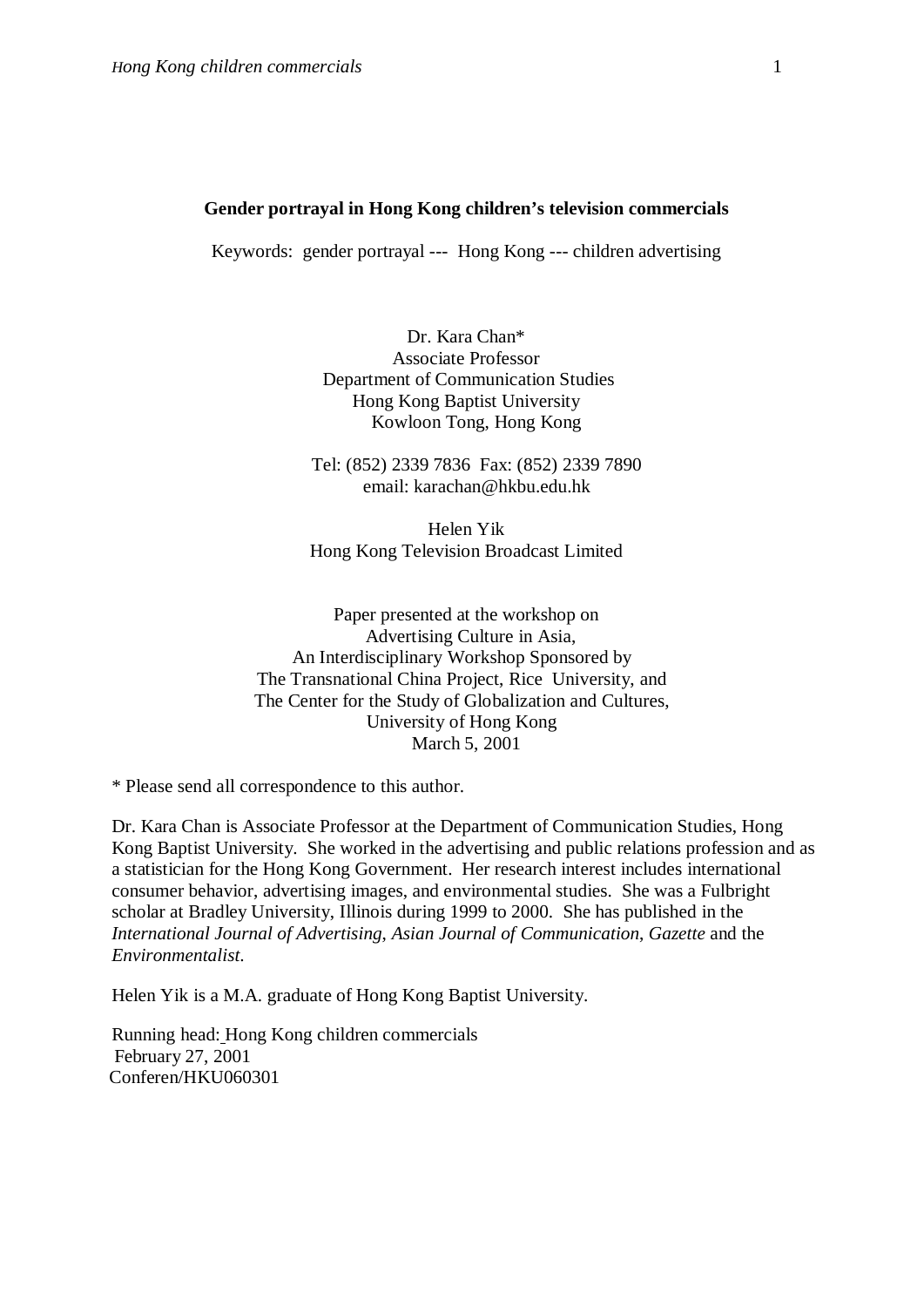## **Gender portrayal in Hong Kong children's television commercials**

#### **Abstract**

This study examined gender-role portrayal in commercials broadcast in children programs in Hong Kong. Content analysis of a sample of 137 children commercials indicated that overall speaking, Hong Kong children commercials were less gender stereotyped than U.S. in terms of sex composition, frequencies of female and male central characters and activities of central characters. However, voice-overs were male-dominated even for products targeting both boys and girls. Gender stereotypes mainly occurred in gender-typed products (mainly toys and character toys). Commercials for male gender-typed products more often used male characters only or no human characters. Commercials for female gender-typed products often used female characters only and indoor settings. Aggressive behaviors were rarely seen, and were performed by boys only.

(117 words)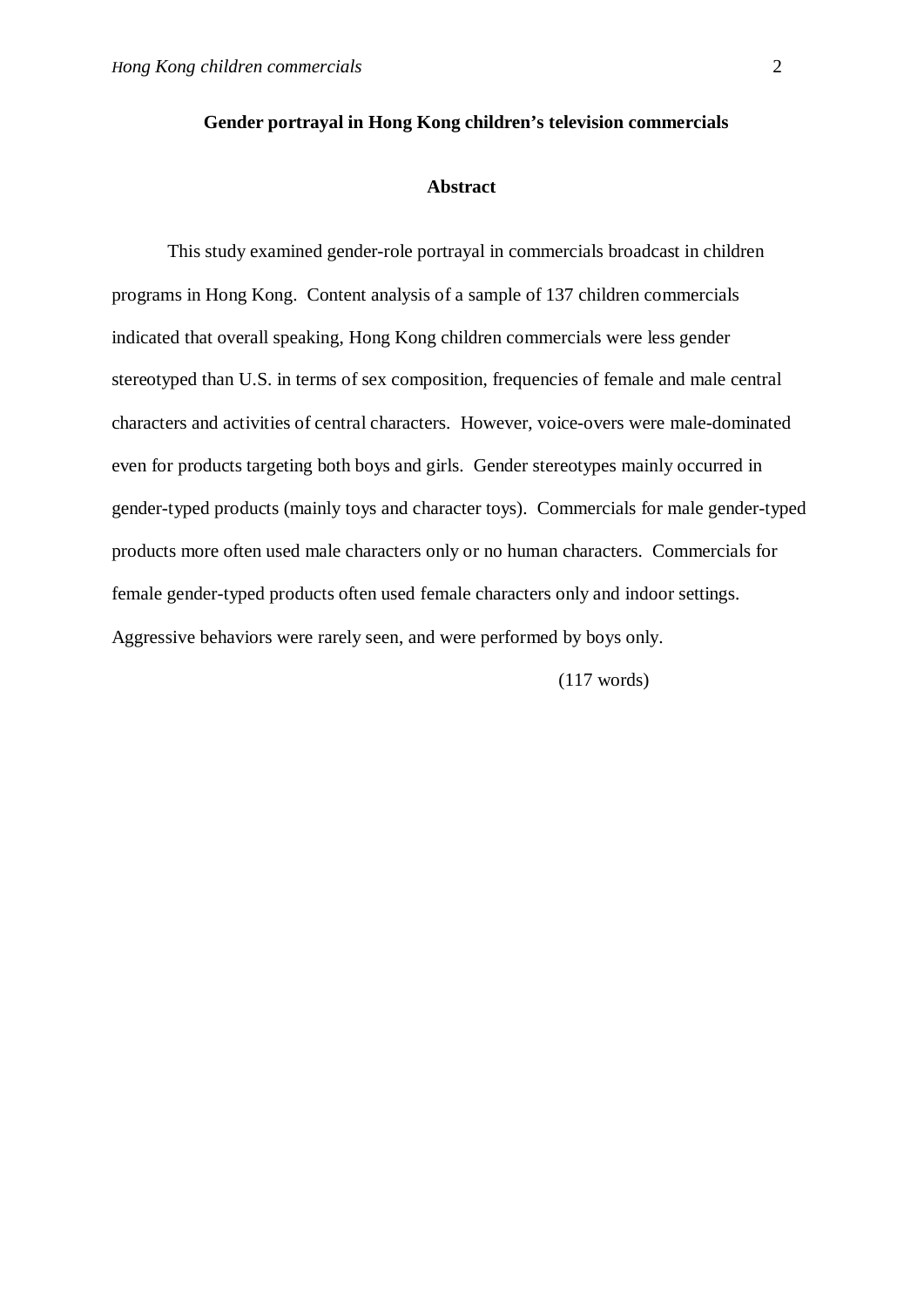## **Gender portrayal in Hong Kong children's television commercials**

### **Introduction**

Extensive research has been done on the issue of gender roles in adult advertising and has supported the stereotyped portrayal of the two genders in television advertising (Dominick & Rausch, 1972; Flitterman, 1983; Livingstone & Green, 1986; Manstead & McCulloch, 1981). Consistently, female characters are usually associated with domestic products and home setting, while men are most often seen in non-domestic products and settings. The pattern of male predominance in terms of numerical representation and of authority has been witnessed for many years, and remained the same in recent years (Gunter 1995; Pearson, West & Turner, 1995; Mackay & Covell, 1997). Research on stereotyping in advertising to children reveals a similar pattern. Commercials in children's programs have been found to contain dominantly male characters. Commercials targeting at boys contain more cuts, loud music and more active playing. Commercials targeting at girls contain more fades and dissolves, soft music and quiet play (Furnham, Abramsky & Gunter, 1997; Kline & Pentecost, 1990; Macklin & Kolbe, 1984; Smith, 1994; Welch, Huston-Stein, Wright & Plehal, 1979).

While much of the research on gender stereotyping in children's advertising has originated from the United States, similar findings have been observed in other countries, such as Australia (Browne, 1998; Mazzella, Durkin, Cerini & Buralli, 1992), Britain (Furnham & Schofield, 1986), Canada (Rak & McMullen, 1987), and Italy (Furnham & Voli, 1989). Evidence of existing cross-cultural research supports the universality rather than cultural specificity of gender stereotyping.

 The current study attempts to analyze the gender portrayal of children's commercial in Hong Kong. Hong Kong, with its unique strategic position in business, finance, and information in the world, is a meeting point of the Eastern and Western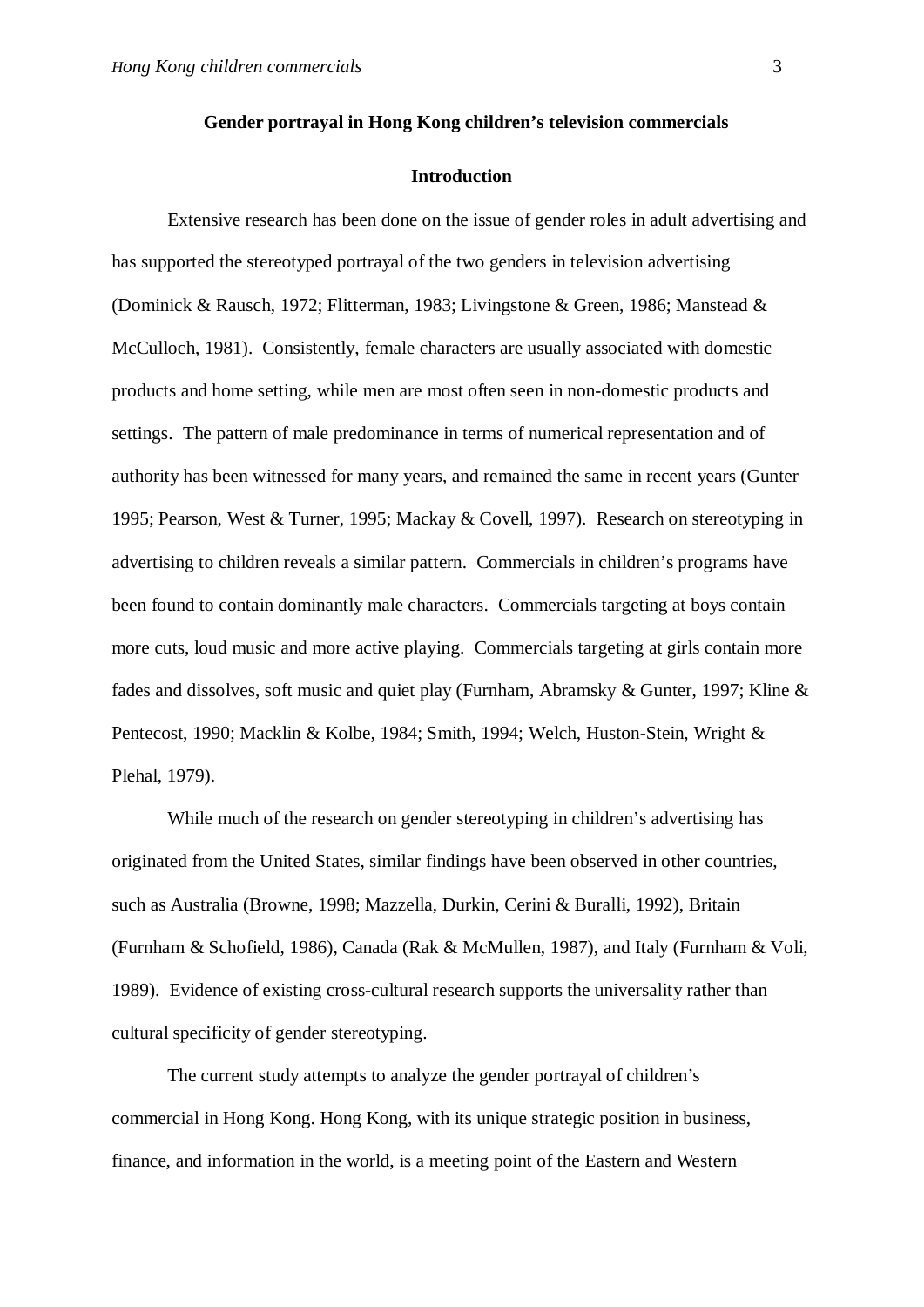cultures. Hong Kong is one of the most urbanized cities in the Pacific Rim and the per capita advertising expenditure was similar in level to the United States, one of the top advertising markets (Advertising Age, 2000). Hong Kong's advertising endorsed western values and was significantly different from Mainland Chinese advertising (Chan, 1999; Chan & Cheng, 2000). Analysis of Hong Kong's children commercials contributes to the understanding of the influence of culture on gender role portray in advertising.

#### **Literature**

Over the past twenty years, content analyses of television programs and commercials have found that women are underrepresented and portrayed in stereotyped roles (Courtney & Whipple, 1983; Dominick & Rausch, 1972; Signorielli, 1985). Men were represented as authoritative, even for products used primarily by women (Bretl & Cantor, 1988; Lovdal, 1989; O'Donnell & O'Donnell, 1978). Research on commercials broadcast in prime-time and weekend daytime children programs consistently found male dominance in the use of voice-over. While men and women were quite equally represented in numbers in prime-time commercials, women were underrepresented in commercials aired during children's programs (Doolittle & Pepper, 1975; Riffe, Goldson, Saxton, & Yu, 1989).

Previous studies on content of children commercials can be grouped into three areas, including analyzing the sex composition and demographic/activity profile of key characters in the commercials, analyzing the production techniques, and analyzing the interaction between young consumers and the products advertised. The following sections described a few major content analysis studies in each of these three areas.

Smith (1994) examined 82 "gender-positioned ads" (that is, advertisements featuring one sex of characters only) and reported a profound stereotyping. Smith (1994) hypothesized that, owing to the behavioral difference between girls and boys (girls would be more likely to play with boys' toys than boys to play with girls' toys), advertisers would position products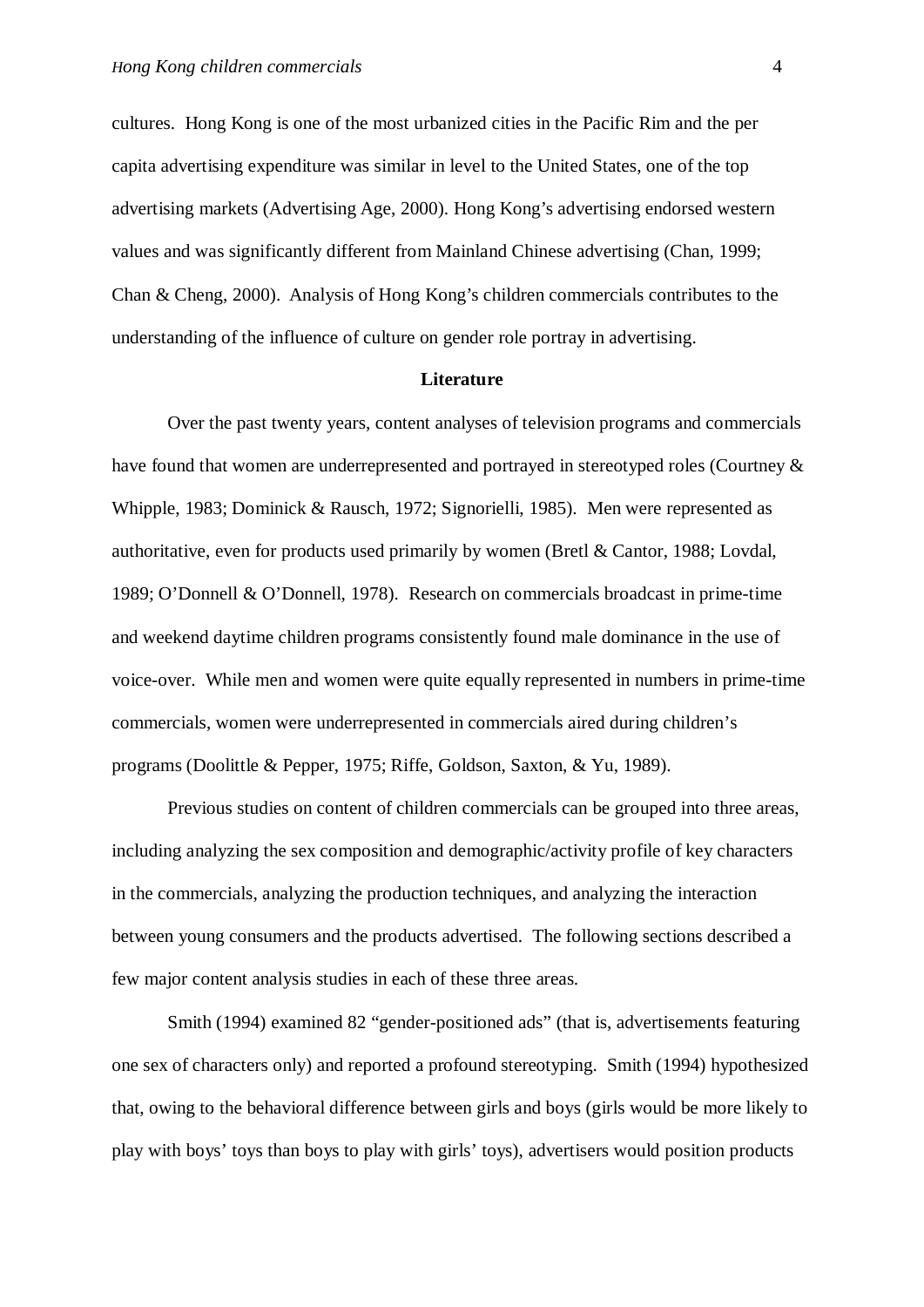that are more likely to be consumed by both sexes towards boys than towards girls. The findings supported the hypothesis. Of the 82 advertisements, 33 percent were ads positioned for girls, and 67 percent were ads positioned for boys. The sex of narrator was found to correspond to the gender positioning of the advertisements. Only boys exhibited anti-social behavior and girls did not challenge authority in all the coded commercials. Smith (1994) therefore argued that this might be an outcome of stereotyping, when males were most often portrayed as aggressive, physically active and needing to win.

Welch et al. (1979) examined the audio and visual presentation of children's toy commercials. The focus of study was on the production features such as pace, cuts, sound effects and level of action. In analyzing a sample of 60 toy commercials, they found marked differences in visual and audio presentation among commercials targeted at girls, boys and both sexes. "Aggression," in particular towards objects and physical subjects, was found exclusively limited to boys' ads. Male and neutral commercials had higher rates of cuts and tended to be louder and more dramatic than female commercials. Female commercials contained more fades and dissolves, and were more often accompanied by soft background music. For voice-overs, although the sex of the narrator was usually the same as that of the characters in each type of commercials, the narrators in neutral commercials were found predominantly male.

Welch et al. (1979) concluded that the production techniques for boys' and girls' ads would create implicit patterns of masculinity and femininity. The exclusive depiction of aggression in boys' ads consolidated the images of toughness, quick changes and high energy, which was distinctively "masculine." Fades, dissolves and soft background music in girls' ads implied female stereotypes of softness, gentleness and predictability.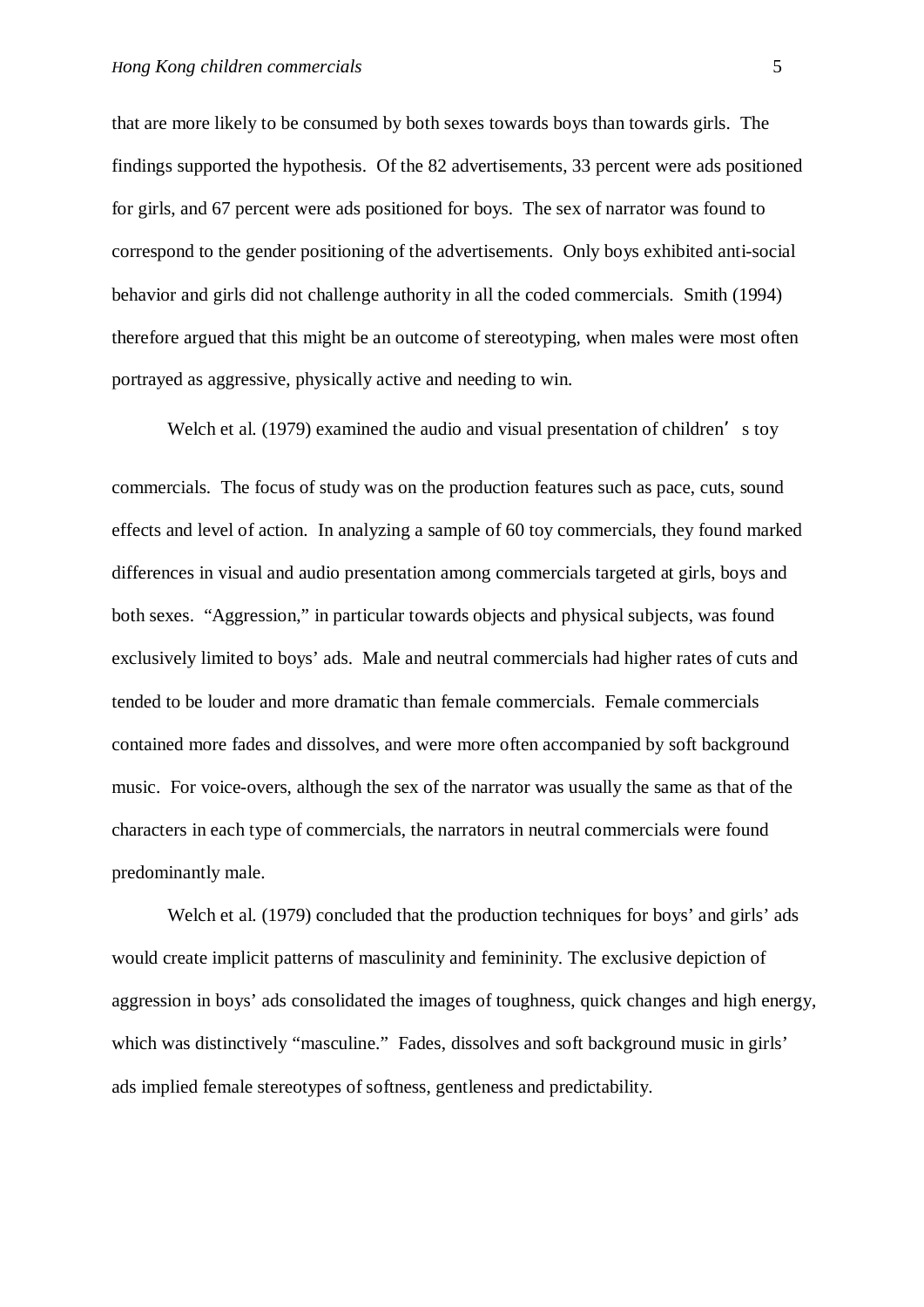By using a cultural analysis approach, Kline and Pentecost (1990) examined gender portrayals in terms of "play groupings" (grouping of gender characters), "play styles" (patterns of play activities demonstrated in the ads) and "linguistic theme" (scripting of play on a gender basis). In "play groupings," both girls and boys were featured playing with their same sex only. No doll commercials depicted both male and female characters playing together in the study. As for "play styles," Kline and Pentecost (1990) observed that most toy commercials portrayed girls interacting with toys; i.e. adopting a separate identity that interacts with that of the toy. However, boys were more often shown identifying with, or role playing with the toys; i.e. taking on the characters of the toy as their own. The "play styles" revealed signs of authority for boys and passivity for girls.

The linguistic themes that framed children's play in toy advertisements had also revealed gender difference. Language of boys' ads emphasized power, control and domination. For example, the script would say, "In a world gone mad. To survive, you drive, Steel Monster!" Scripts for girls' ads emphasized motherhood, familial relations, glamour and attention to physical appearance. For example, the foreground song for the commercial of a character toy "My little Pony" said "I'm a My little Pony mommy. Now I'm pleased as I can be. So soft and twinkle-eyed ponies, are in my family."

Seiter (1993) also observed that commercials for boys character toys depicted conflict, pursuit and competition while girls' doll commercials focused on care of family members, clothing and home-making.

From these stereotyped patterns of male and female portrayals on television, many researchers have argued that such portrayals can convey certain messages (or beliefs) about the genders to the viewers. Study of gender role representation on television has derived from the idea that the televised messages can provide children with models to imitate, and in return, to reinforce their behaviors. According to the "Social Learning Theory" (Bandura,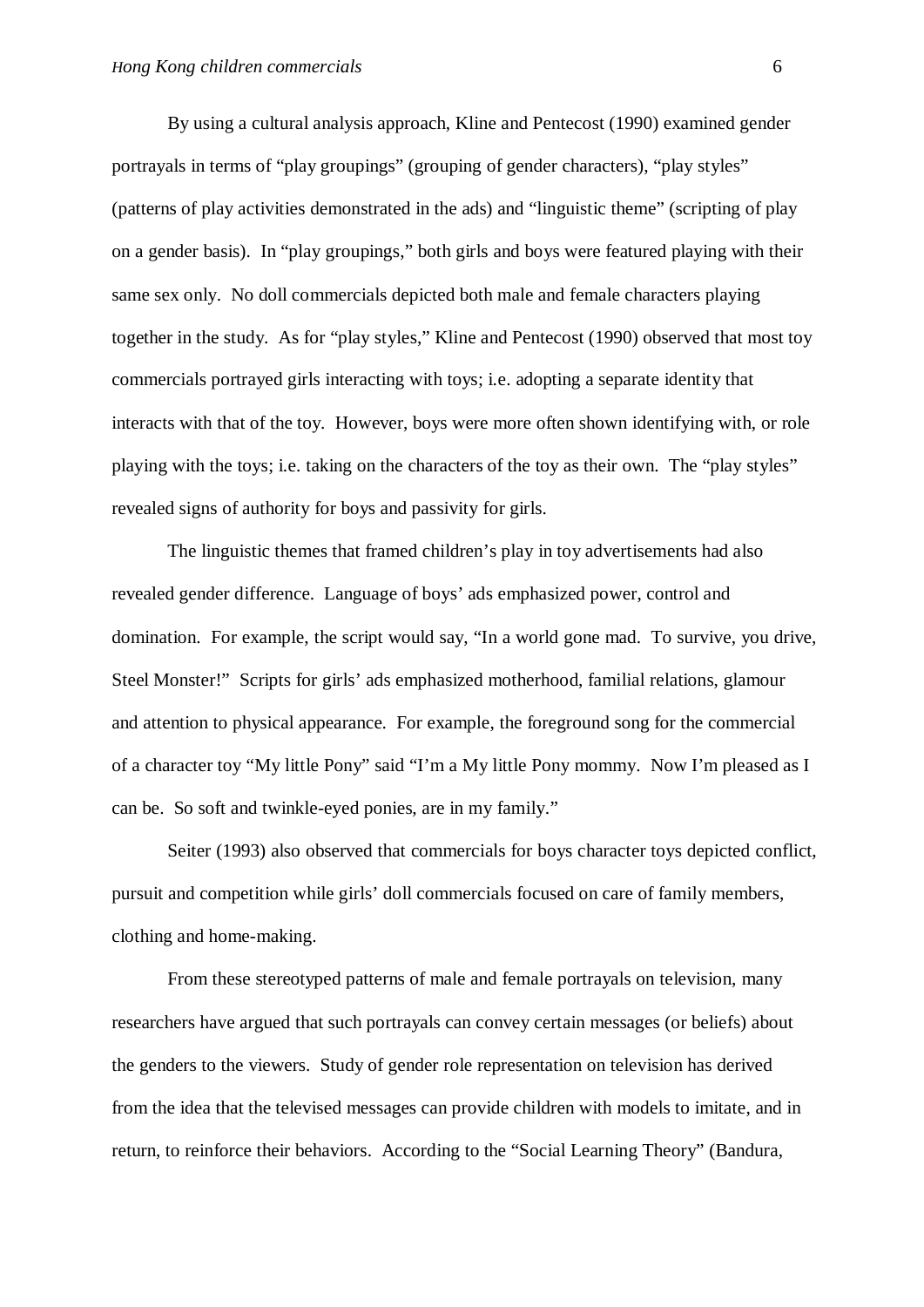1969), a society defines what is male and what is female and the definition is transmitted to children. Children learn gender roles through observation and imitation, together with rewards and punishment. By observing members of their own sex and copying that behavior, children can discover how they are supposed to behave. On the other hand, models of the opposite sex can provide directions for what is to be avoided. To a certain degree, television can contribute to children's learning process by providing a pool of available models for observation (Smith, 1994; Thompson and Zerbinos, 1997).

Do children understand the stereotyped content? Huston, Greer, Wright, Welch & Ross (1984) attempted to measure children's response to male or female gender-stereotyped commercials. Pseudo-commercials were produced for gender-neutral products. Child subjects, ranging from 5 to 12 years old, were asked to judge whether those specially produced commercials was better suited to promote either the male or female product category. Findings indicated that children related different production techniques to different genders. Higher rates of sound effects, loud music, fast pacing and quick cuts were seen as "masculine." Soft melody and songs, dissolves and slow shifts were rated as "feminine." These findings supported that a strong correlation between production techniques and "gender appropriateness" (that is, whether they belong to boys' or girls' products). Huston et al. (1984) argued that the messages about masculine and feminine behavior conveyed by the production techniques could be influential in cultivating stereotyped gender-role perceptions among children viewers.

#### **Children and children commercials in Hong Kong**

According to a survey on how Hong Kong children spent their leisure time, it was found that children aged between two and twelve on average spent 11.2 hours per week watching television, compared to 4.5 hours per week on outdoor activities and 3.3 hours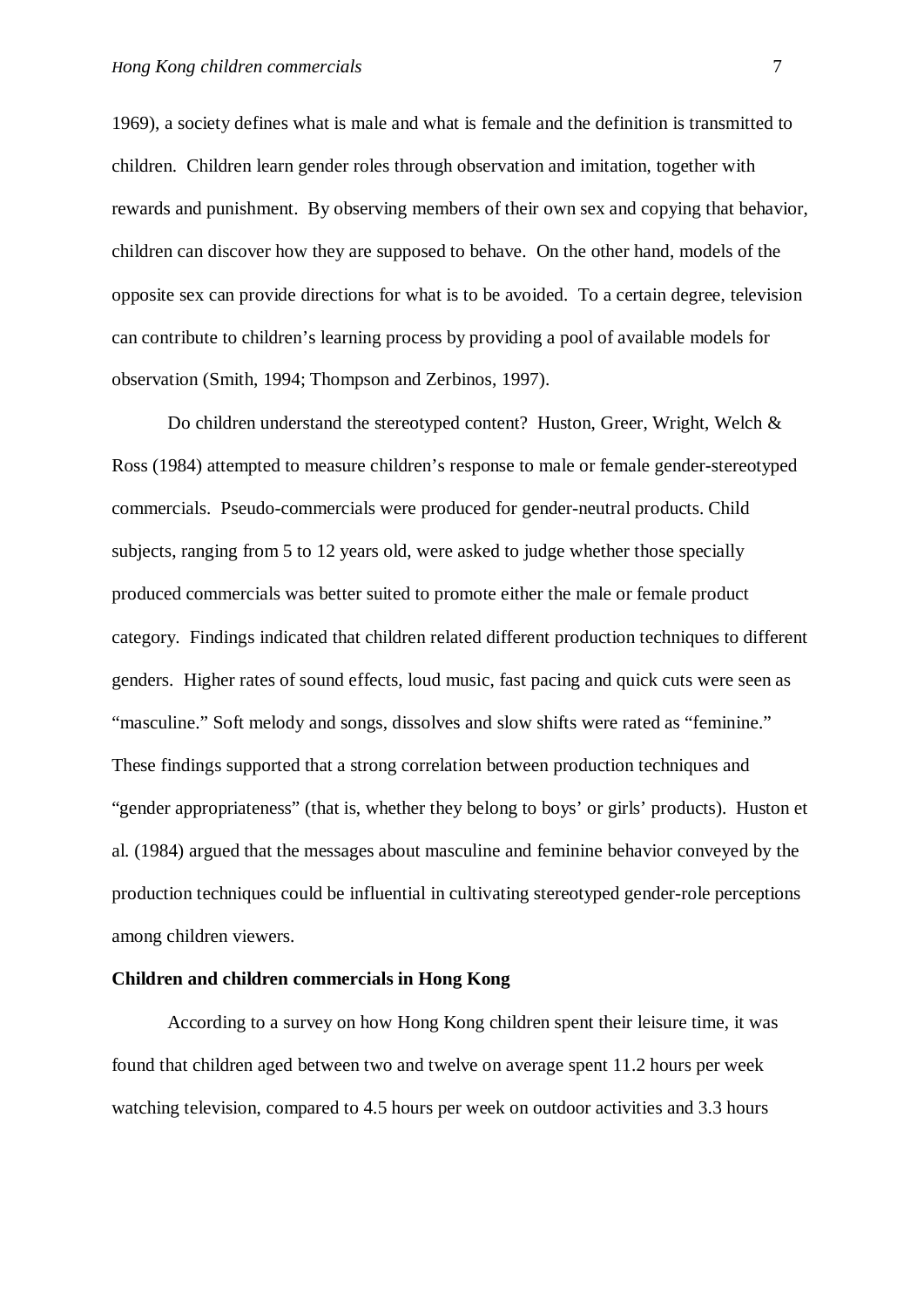reading by themselves (Wong, 1999\* ). Gender messages in television programs and commercials therefore had the potential to play a significant role in children's lives. Advertising to children is permitted in Hong Kong. However, advertisers need to follow the instruction stated in the Commercial Television Code of Practice on Advertising Standard. The major requirement is that children in commercials should be seen as safe, and presented in such a way as to set a good example of behavior and manners. A McDonald commercial featuring a boy manipulating parents to bring him to the restaurant was pulled out by the client because of complaints from the parents (Chan, 1997). There is no regulation governing the gender portrayal of children in television commercials (Hong Kong Broadcasting Authority, 2000).

## **Culture and gender stereotyping in children commercials**

Browne (1998) argued that gender stereotyping would be correlated with a country's religious orientation, urbanization, and the availability of education for women. More traditional gender roles would be adopted in countries with lower levels of urbanization and education, and countries with religious orientation favoring males.

In terms of urbanization and availability of education for women, Hong Kong is compatible with many western societies. The female labor participation rate for Hong Kong was 50 percent (Census & Statistics Department, 2000), which was lower than 57 percent in the U.S. (Bureau of Labor Statistics, 2000). Hong Kong has a population of 6.9 million. Of which, 12 percent (828,300) are children aged five to fourteen. There are slightly more boys than girls (Census & Statistics Department, 2000). Hong Kong provides nine-year free education to all children, both males and females, between the ages of six and fifteen. Chinese tradition has shown favoring toward males as they are responsible to pass down the family

<sup>\*</sup> The survey was conducted by Research firm Taylor Nelson Sofres polled 335 parents of children between two and twelve, asking them about children's leisure habits.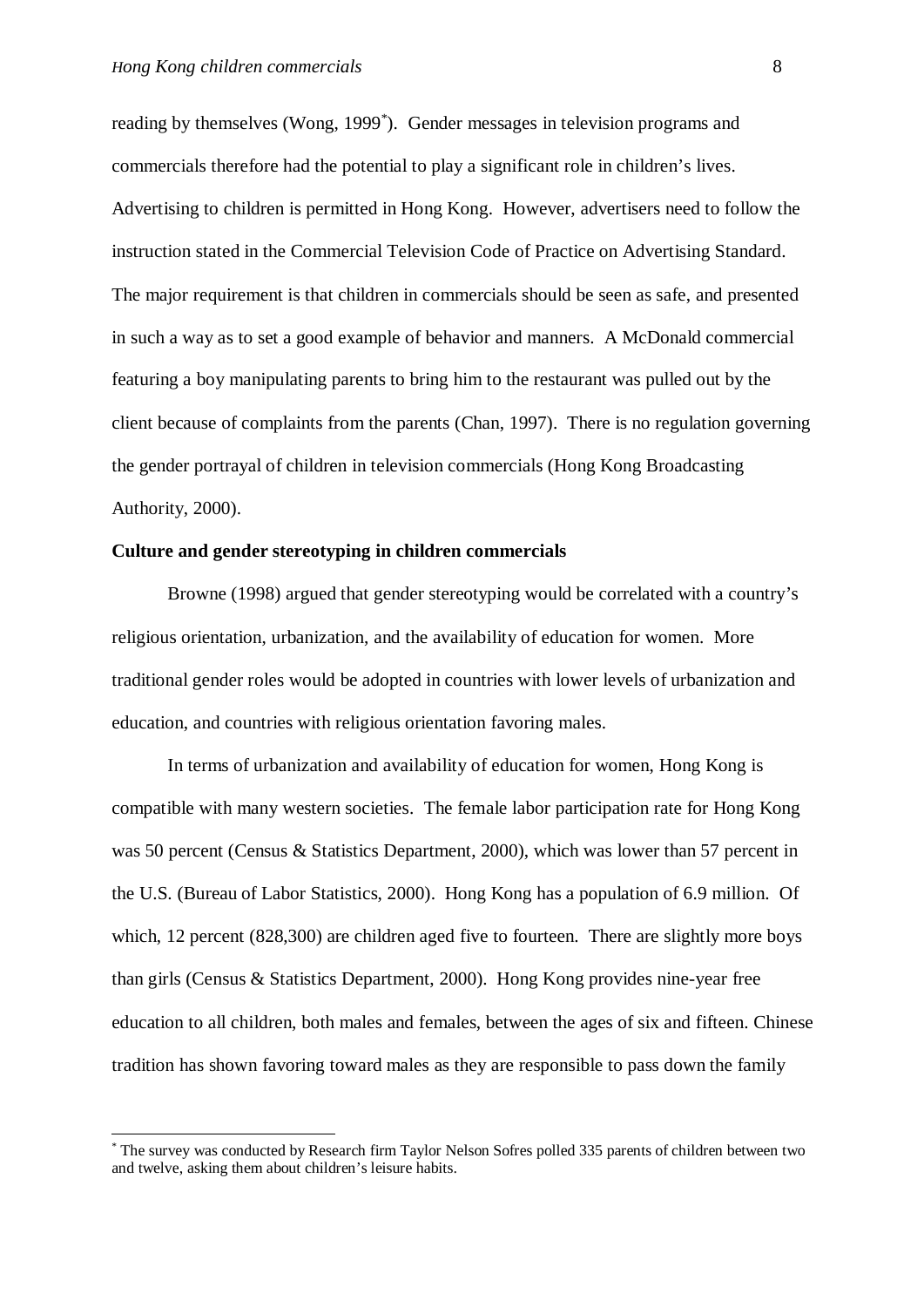names. As a former British colony, Hong Kong has laws protecting women from gender bias in terms of education, employment and pay package (Chan, 2000).

Although Hong Kong's economy and advertising industry indicates much similarity to the U.S., the two societies have significant differences in terms of the market environments and the cultural context. Hong Kong is an urbanized city-state and the U.S. is a vast country with great climate differences among its fifty states. Stores and services outlets are within walking distance or can be easily accessible by public transportation. Shopping is a very convenient activity, even for very young consumers. A survey on parents indicated that an even larger proportion of children in Hong Kong at age 4 made independent purchases while accompanying their parents to the marketplace than do children in the U.S. Children from Hong Kong and U.S. spent almost the same proportions of their incomes on snacks. However, children from Hong Kong spent less on entertainment, clothing and play items than children from the U.S. (McNeal, 1992).

Hong Kong and U.S. also differ in their cultures. Many scholars have searched for meaningful dimensions of culture variables. The best-known ones include individualismcollectivism, power distance, uncertainty avoidance, masculinity and contextualization (Hofstede, 1980, 1984; Mulder, 1976; Hall, 1966). Hofstede (1980, 1984) studied attitudes and values among employees in an international corporation with sites in more than 50 countries. According to his studies, the United States was the most individualistic country while Hong Kong was among one of the most collective countries (Hofstede, 1984). In another survey measuring power distance and the masculinity index reflected by prevailing role distribution between husband and wife in a typical family, Hong Kong and U.S. had similar average age masculine scores. However, Hong Kong had a higher power distance score than U.S., indicating inequality between parents and children is a societal norm in Hong Kong (Hofstede, 1991).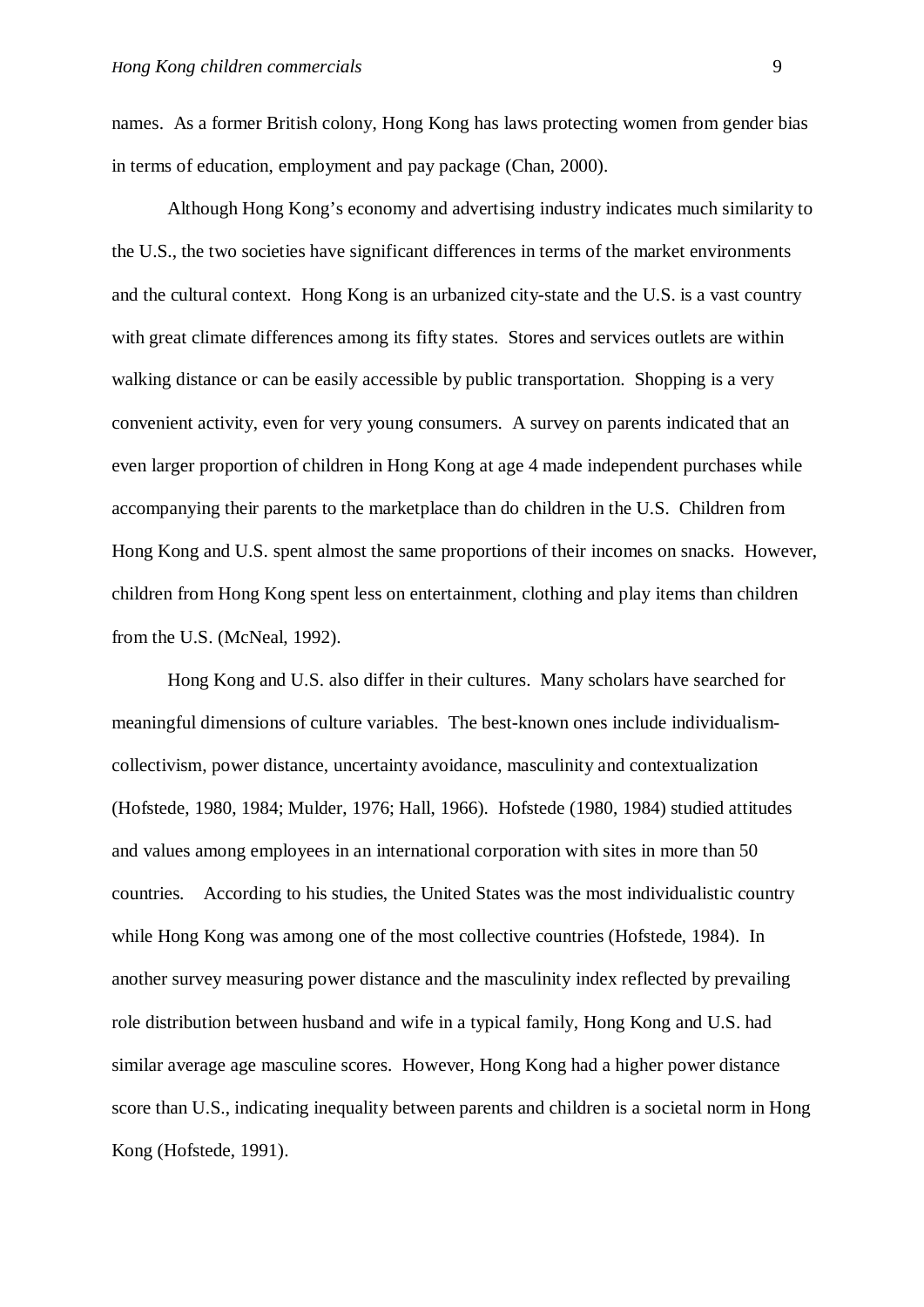The traditional vs. modern dimension of gender role ideology is central to our understanding of gender role portray in Hong Kong's children commercials. It was generally accepted that the gender role ideology in many Asian countries has been relatively traditional, when compared to that in the United States and Canada (Tang and Dion, 1999). Traditional beliefs are those in which men are viewed as superior and more important than women, and modern beliefs are those in which men and women are viewed as equals and equally important (Williams and Best, 1990). A survey of 952 Hong Kong youths aged 14 to 21 years old about attitudes toward marriage revealed deep ingrain of the traditional male provider role and the female homecare role. However, there was significant difference in the extent egalitarian rolesharing endorsed by male and female respondents (Yeung and Kwong, 1995).

Given the differences in market conditions and cultures between the two societies, a study of the children commercials in Hong Kong will investigate whether gender stereotyping in children television commercials is universal or culturally specific.

#### **Research questions and hypotheses**

The current study attempts to answer two broad research questions. The first one is 'How males and females are portrayed in Hong Kong's children commercial?' As Hong Kong, like U.S., is considered as a masculine society (Hofstede, 1991), it is expected that the male dominance found in U.S. children commercials will occur in Hong Kong. Based on previous findings, five specific hypotheses were tested:

H1: There will be more ads using males only than ads using females only.

H2: There will be more male voice-overs than female voice-overs.

H3: There will be more male central characters than female central characters.

H4: There will be more male central figures taking authoritative roles than female central figures taking authoritative roles.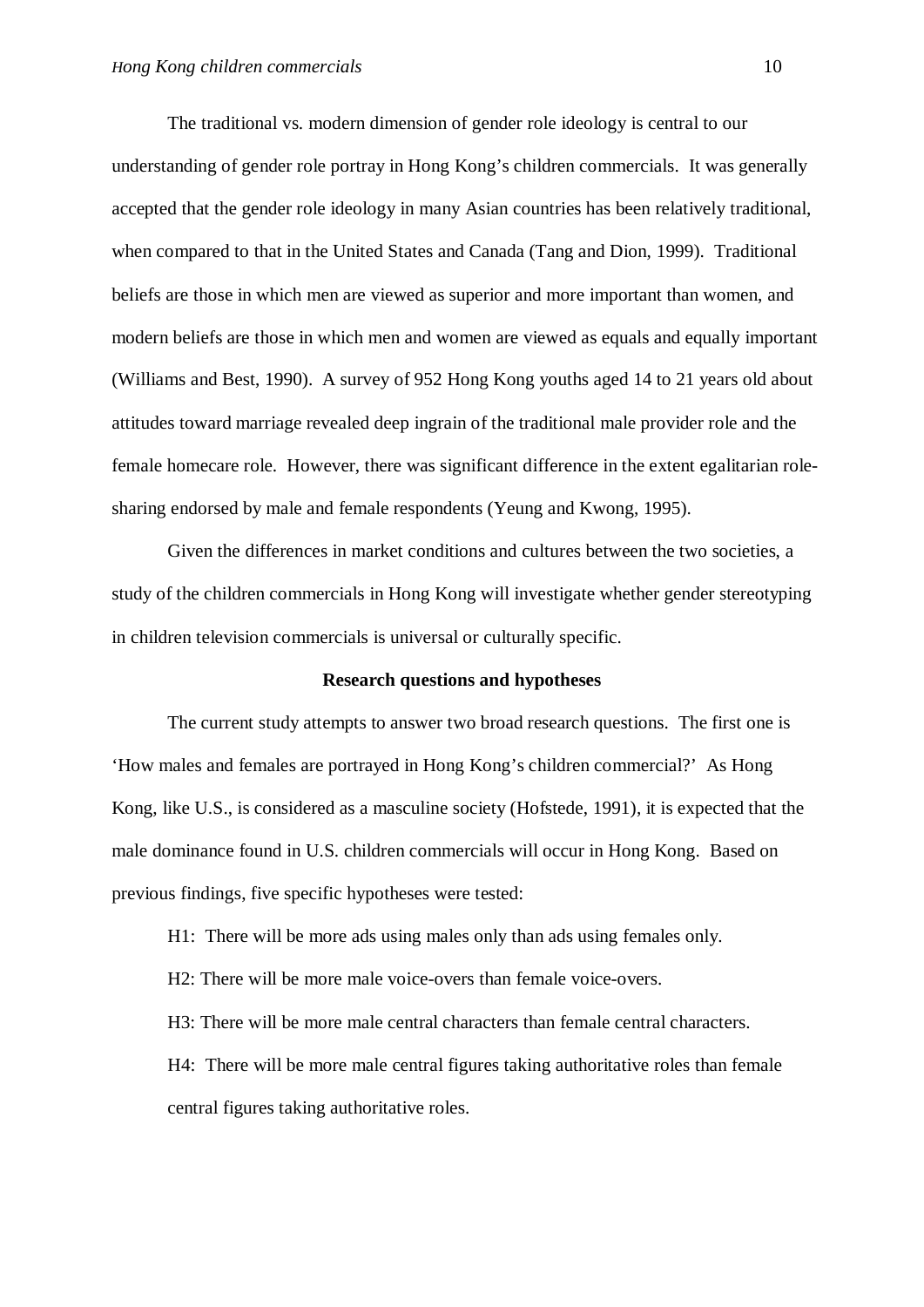H5: Females will be more likely to engage in passive and obedient behavior in the commercials, and males will be more likely to engage in active and aggressive behavior.

The second research question focuses on whether commercials for different types of products have different gender stereotypes. Are there differences in gender portrayals of commercials for products associated with boys, products associated with girls, and genderneutral products? Three hypotheses were tested.

H6: Commercials for male gender-typed products will use males only and commercials for female gender-typed products will use females only.

H7: Commercials for gender-neutral products will be more likely to use male voiceovers.

H8: Commercials for female gender-typed products will use more domestic settings, and commercials for male gender-typed products will use more out-of-the-home settings.

#### **Method**

### **Sample**

The sample TV commercials had been obtained from eleven weekends of children's programming broadcast on the two free-to-air Chinese-language terrestrial channels in Hong Kong. Cable TV was excluded as its advertising volume was still low. The weeks taped include the first three weeks of February, March and April 1999 and the first week of September and October 1999. February and April represented peak advertising period for children during Chinese New Year and Easter holidays. March, September and October represented low advertising period for children during school days. Commercials broadcast during children's programs on Saturday and Sunday mornings (9:00--11:45 a.m.) and afternoons (3:30--6:00 p.m.) in each channel were taped. These programs were mainly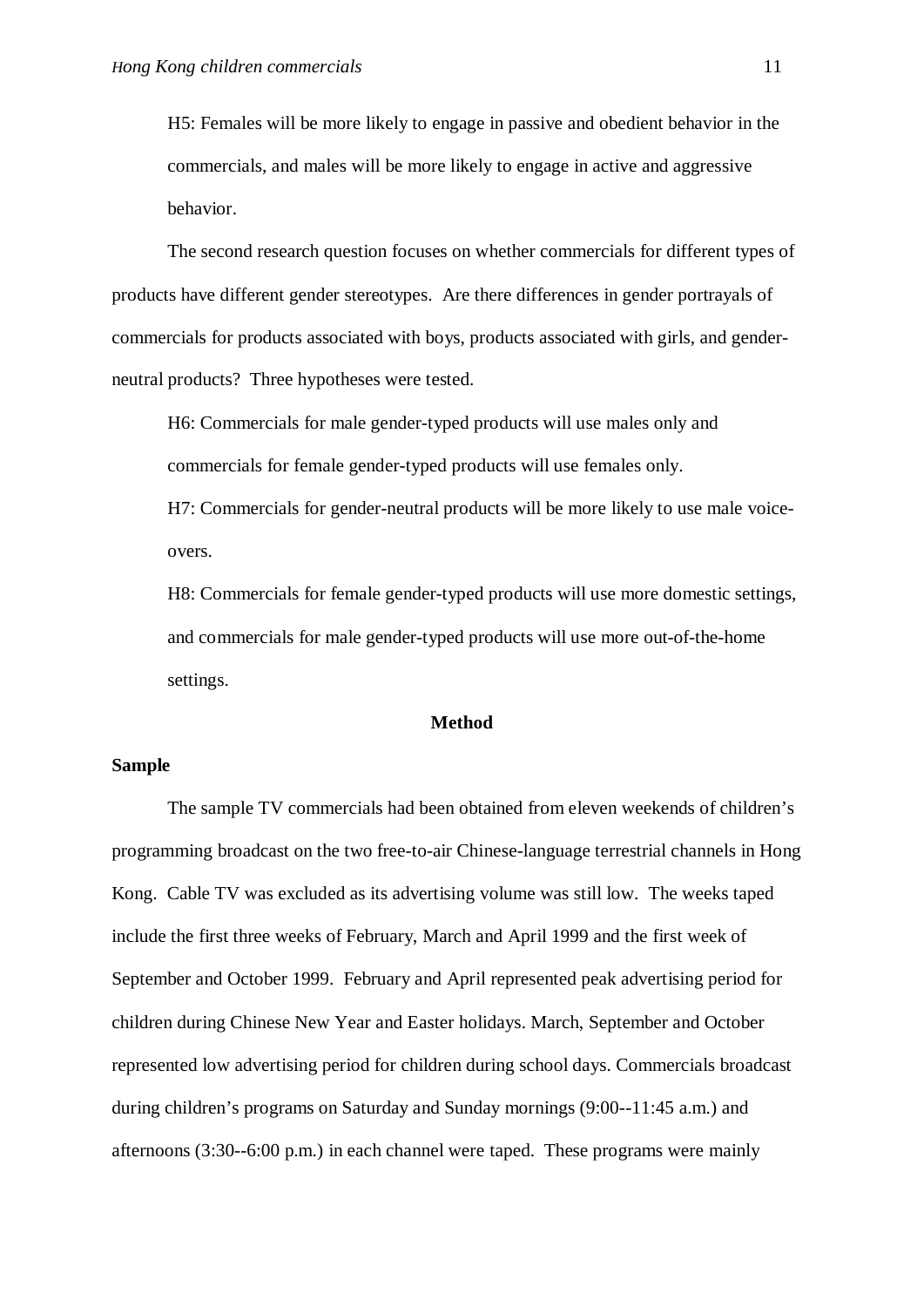imported cartoon series and local children variety shows. According to the AC Nielsen's weekly TV rating report (AC Nielsen, 1999), children aged 4 to 14 comprised a substantial portion of viewers during the selected program hours.

Duplicated commercials were not included in order to eliminate the bias from broadcast frequency of commercials. Public services announcements, station identification and promotional messages were excluded. Commercials for products that the prime purchasers and users were mainly adults were also eliminated from the analysis. These included real estate, financial services, kitchen utensils, electrical appliances, furniture, cosmetics, and skincare commercials.

### **Coding**

There were two separate measures of gender portrayal. The first was based on individual television commercial, and the second was based on individual central figure within each commercial. For each commercial, the product category, product gendertype, sex composition, sex of voice-overs, and location of the setting were coded. Within each commercial, the sex, age, activity involved and whether he or she was an authoritative character of the central figures were coded. A central figure refers to a child, adult, or cartoon character that appears most in the ad. There could be none or more than one. In the current study, at most two central figures that appeared the longest time were coded. The descriptions of coded variables were shown in the Appendix. The study used established coding schemes from previous studies by Browne (1998), Kline and Pentecost (1990), Siu (1996), Smith (1994) and Welch et. al. (1979). All commercials were video-taped and reviewed by two female Chinese university graduates with working experience in television advertising. One quarter of the sample was reexamined by one of the authors. Discrepancies were resolved after discussion among the authors. The coding reliability for variables coded for the commercial ranged from 0.91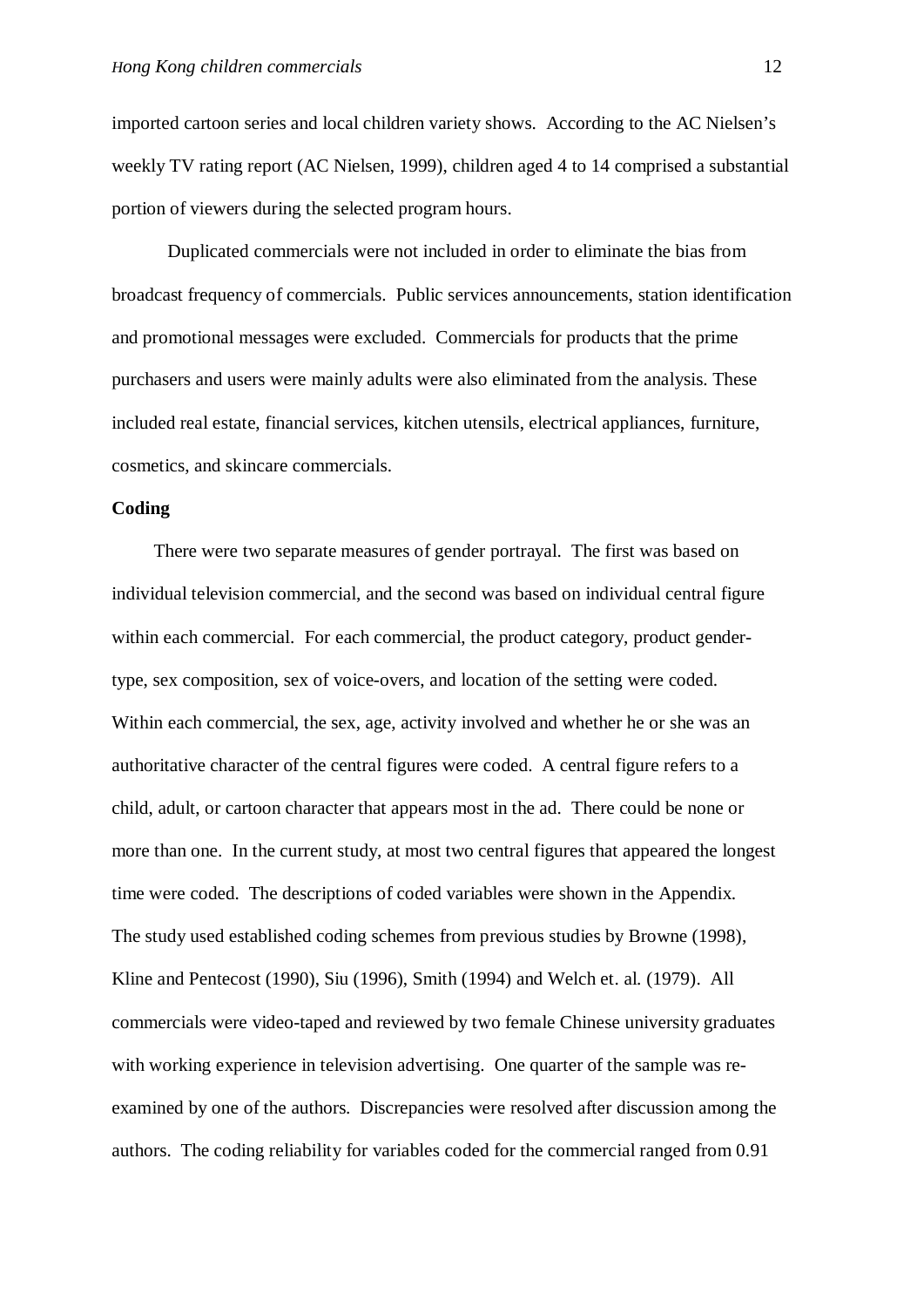for product category to 1.0 for location. The coding reliability for variables coded for central figures ranged from 0.79 for 'authority' to 1.0 for age and sex of central figures.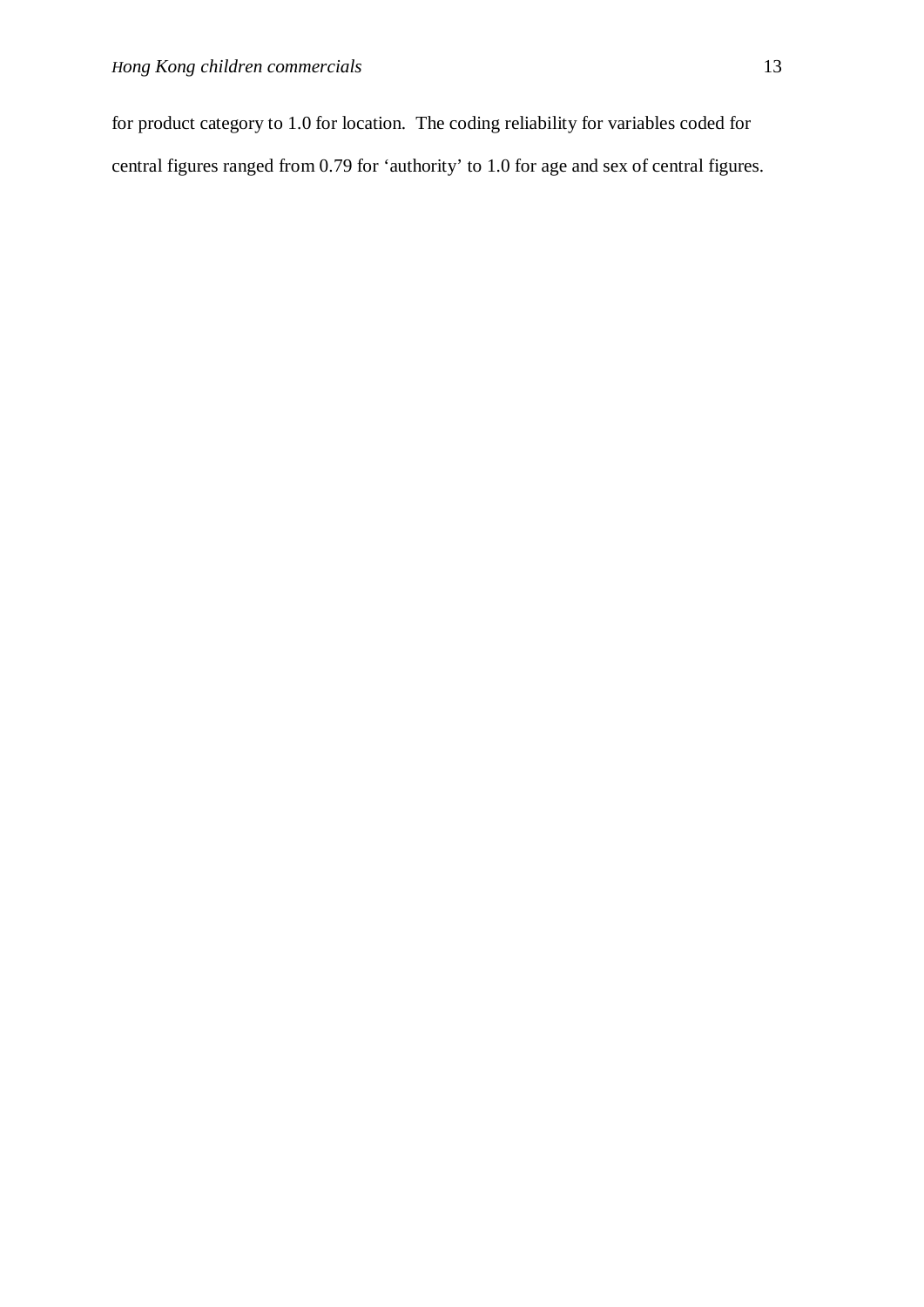#### **Findings**

The sample consisted of 137 commercials. Table 1 shows the sample profile. Food and drink, and fast food commercials made up nearly sixty percent of the sample. Toys and entertainment occupied another 27 percent and 10 percent respectively. Commercials on products targeting one sex were not common in Hong Kong children commercials. Most of the commercials attempted to target both sexes. There were 23 commercials on male gendertyped products, 4 commercials on female gender-typed products and 110 commercials on gender-neutral products. The proportion of commercials of gender-typed products was 20 percent. Gender-typed products were mainly toys, character toys, and entertainment products. Male-gender-typed commercials were nearly six times that of female-gender-typed commercials. The four commercials targeted at girls included a kitchen toy commercial, two Barbie dolls commercials and a Japanese snack commercial. All of them were international campaigns dubbing into Chinese narratives. The small sample of female product commercials posted a question on the validity of the study. Chi-square statistical test requires that the expected frequencies for all cells in the contingency table should be larger than five. Due to the occurrence of only four female-gender-typed commercials, the significance or insignificance results involving female-gender-typed commercials should be interpreted with caution.

#### [TABLE ONE ABOUT HERE]

Table 2 shows the sex composition of the commercials by product gender-type. The most frequently used gender compositions were featuring both genders (27 percent) and no human figures (26 percent). Gender-positioned commercials (that is, commercials featuring one sex only) contributed only three out of ten commercials. There was nearly equal number of commercials with male characters only or with female characters only. Therefore, hypothesis 1 was not supported.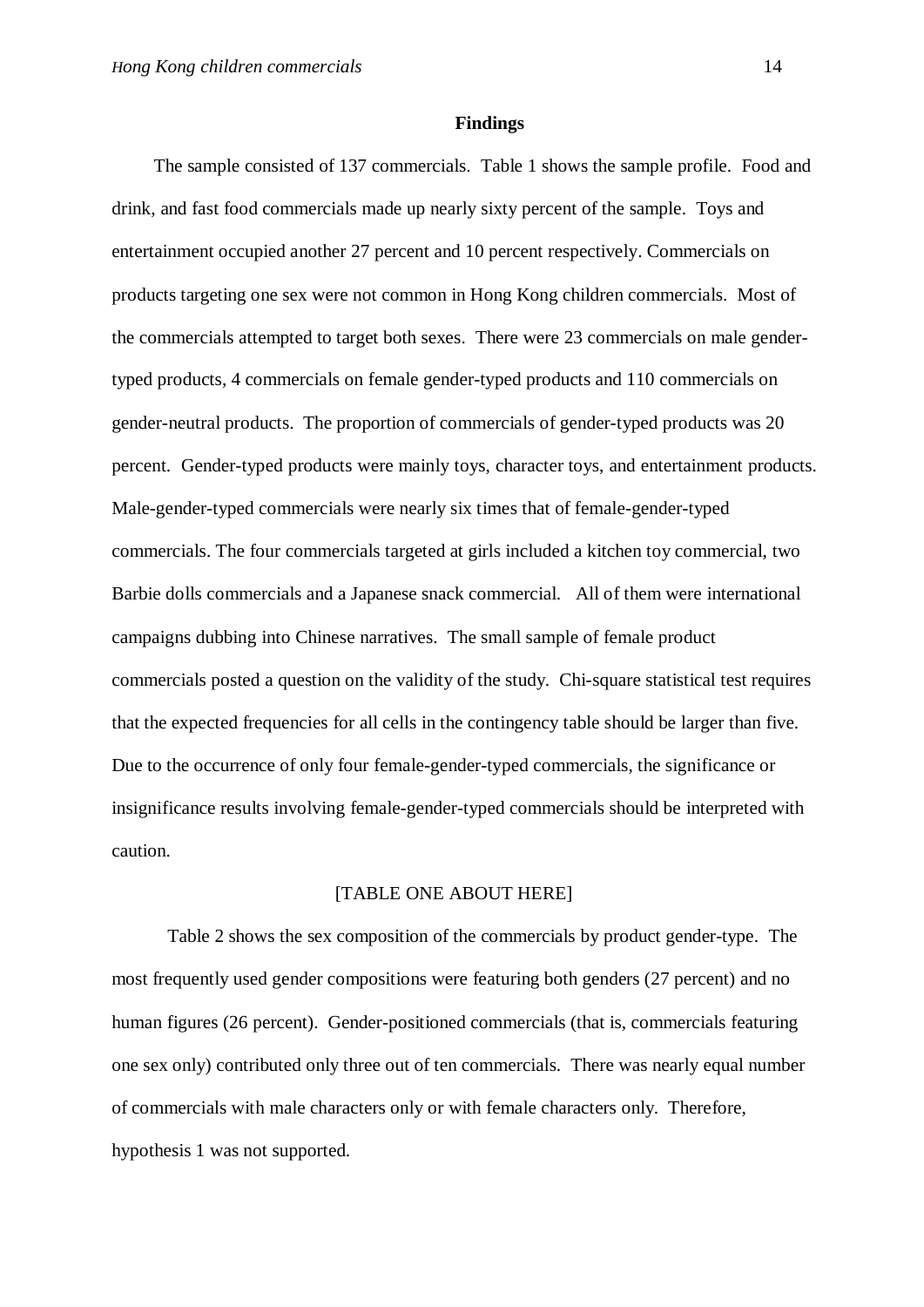#### [TABLE TWO ABOUT HERE]

Table 3 shows the cross-tabulation of sex of voice-overs by product gender-type.

Voice-overs were predominantly males. Of the 137 commercials, 86 used male voices alone and 26 used female voices alone. The remaining commercials used voice-overs of both sexes (16 percent) or no voice-overs (6 percent). Male voice-over was more than three time that of female voice-over. Therefore, hypothesis 2 was supported.

#### [TABLE THREE ABOUT HERE]

There were 80 commercials with central characters and altogether 120 central figures were coded. The proportions of male and female central figures were nearly equal, with 56 percent males versus 44 percent female characters. Therefore, hypothesis 3 was not supported.

Of the 120 central figures, only 16 (13 percent) were authoritative figures. Among there authoritative characters, nine were males and seven were females. Chi-square test indicated there was no association between gender of central figures and whether he or she was an authoritative character. Therefore, hypothesis 4 was not supported.

Table 4 shows the activity of the male and female central figures. Nearly equal proportion of male and female central figures engaged in physically active activities. None of the sampled commercials showed boys or girls engaged in obedient and helping behaviors, such as giving seats to the elderly, or responding to commands from adults. Chi-square test indicated that sex of central figure was not associated with type of activity. There was no evidence showing females more likely to engage in passive and obedient behaviors and males in active and aggressive behaviors. Hypothesis 5 was not supported. However, only boys showed aggressive and anti-social behaviors and none of the female central figures showed similar behaviors.

#### [TABLE FOUR ABOUT HERE]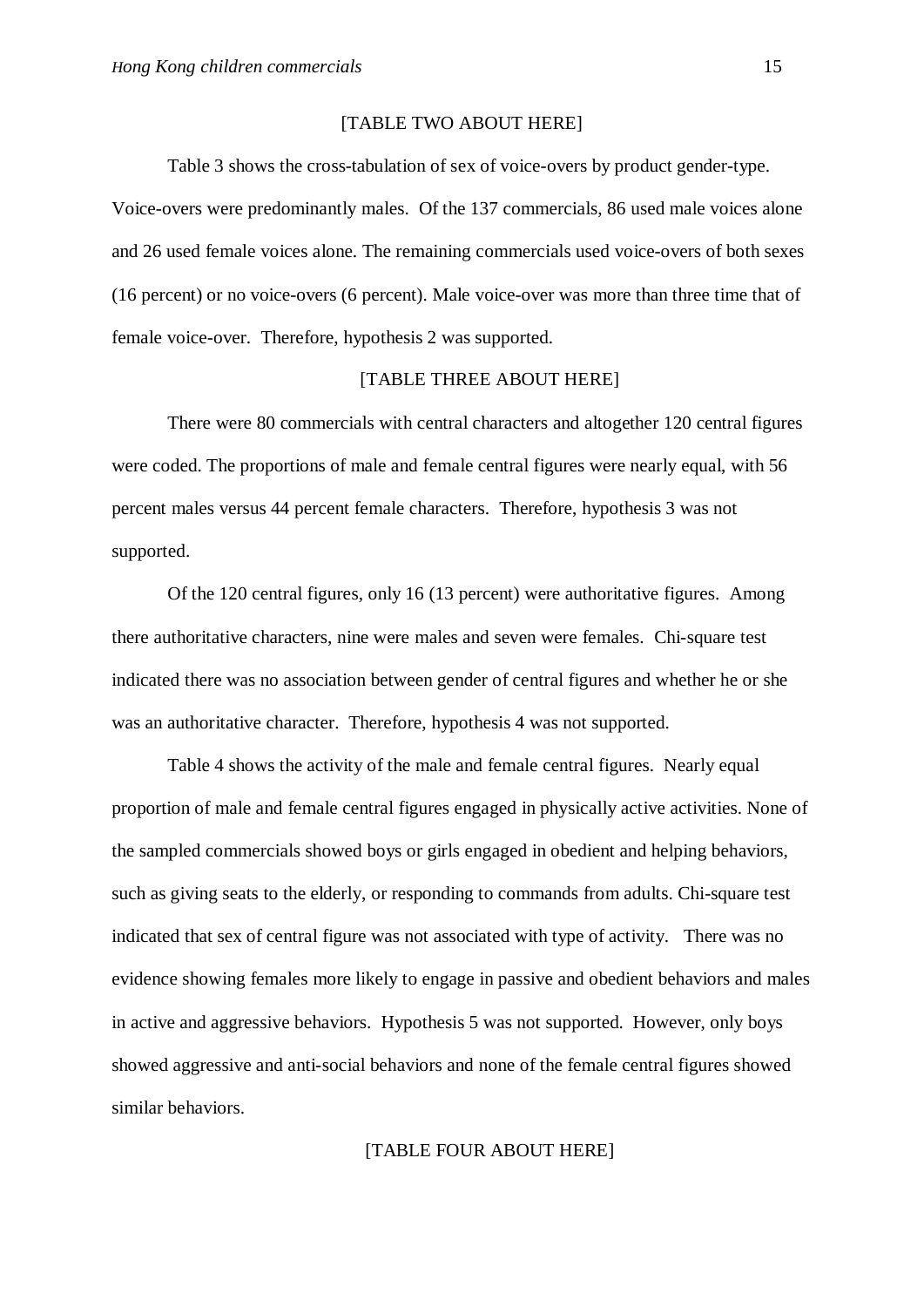From Table 2, result of the Chi-square test indicated that sex composition of the commercial was associated with product gender-type. Male gender-typed products more likely used no human characters or male characters only. Female gender-typed products more likely used female characters only. Therefore, hypothesis 6 was supported.

From Table 3, there was a significant association between sex of narrators and product gender-type. For the four commercials targeted at girls, three used female narrators and one used male narrators. However, of the sixteen commercials targeted at boys, none of them used female voices. An overwhelming majority of male voice-overs (56 percent), compared to female voice-overs (21 percent) in commercials of gender-neutral products. Hypothesis 7 was supported.

Table 5 shows the cross tabulation of commercial settings by product gender-type. Most children commercials used fantasy settings (37 percent) and indoor settings (31 percent). Outdoor and an equal mix of indoor and outdoor settings were less frequently used and contributed to another 18 percent and 7 percent respectively. Chi-square test indicated that location was associated with product target gender. Commercials of products for boys used more frequently fantasy settings and unidentified background. Commonly used fantasy settings included outer space, abandoned cities, and deserted regions. For the four commercials of products for girls, three used home settings. Hypothesis 8 was supported.

# [TABLE FIVE ABOUT HERE]

#### **Discussions**

For the first research question 'How males and females were portrayed in Hong Kong's children commercials?', we found that four out of five traditional gender stereotyped hypotheses were not supported. Females were not underrepresented in terms of frequency of central figures as well as in sex composition. Females were equally likely to be active and authoritative. Contrary to what is expected, children commercials in Hong Kong was less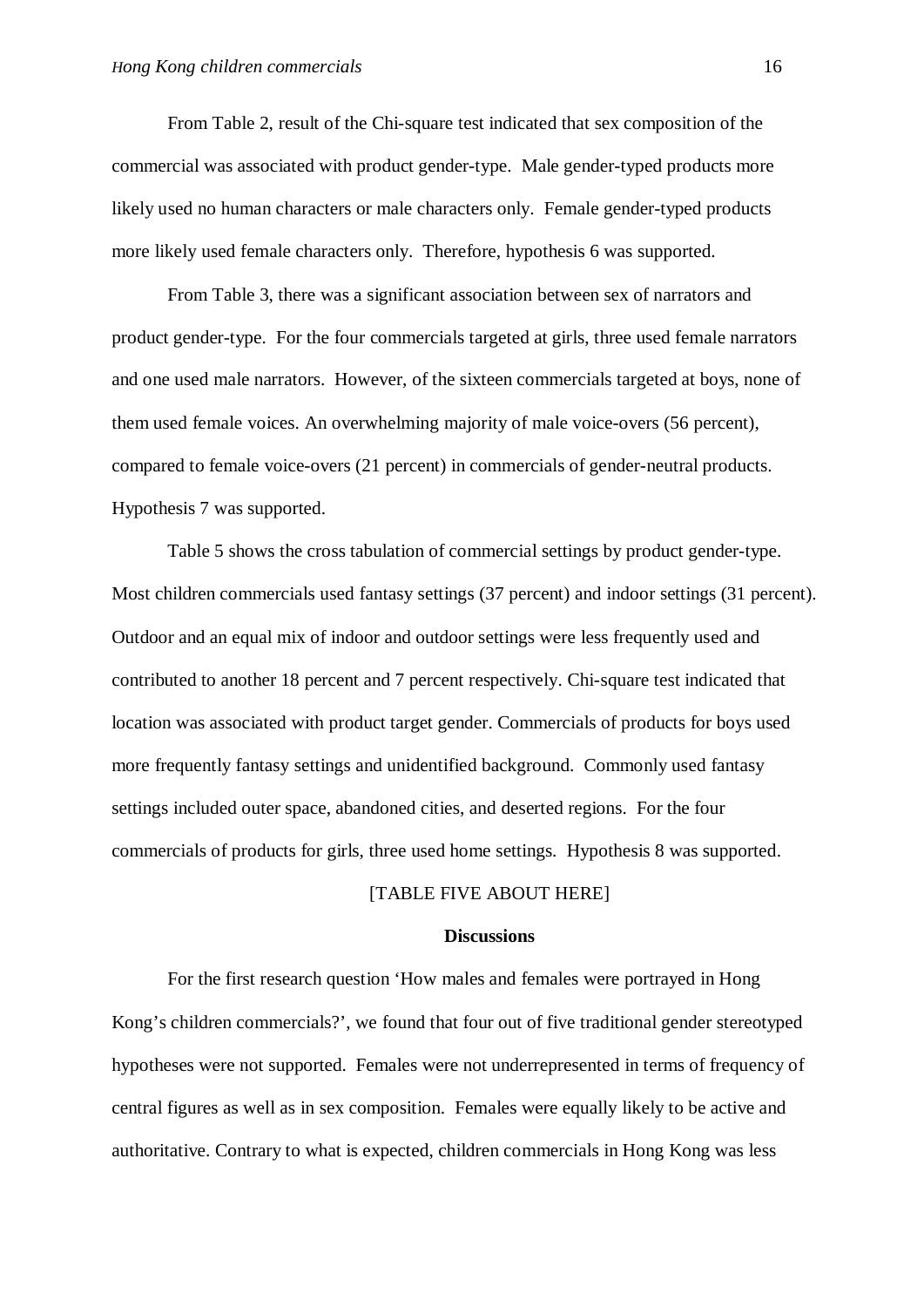gender stereotyped as that found in previous studies of Smith (1994) and Welch et al. (1979). What similar to that found in the U.S. commercials was the male dominance in voice-overs. Male predominance in voice-overs was found in adult commercials in Hong Kong (Siu, 1996). In fact, male dominance in voice-overs was not limited to commercials. The only two free-on-air commercial channels in Hong Kong use predominantly male announcers in producing billboard sponsor identification ads and station promotional spots. Nearly all Government's public services advertising use male voice-overs as well.

Hong Kong children commercials were less gender stereotyped than U.S. One may ask why? One possible explanation is the influence of the types of product being advertised. Macklin and Kolbe (1983) pointed out that methodological decisions such as decision of the period of broadcast and the types of commercials included would influence findings of gender role stereotyping. Some of the findings of strong gender stereotyped were based on observation of toy commercials only (Smith, 1994; Welch et al, 1979). As the sample was selected in both festival and non-festival periods, it did not contain a substantial proportion of toy commercials. Further research is needed to explore whether type of products advertised will have an influence on the degree of gender stereotyped.

Another possible explanation is that because of the relatively small size of the children market in Hong Kong (the population ages 5 to 15 of the U.S. market is about fifty times that of Hong Kong), level of market segmentation according to sex is low. This can be seen by a majority of commercials of products targeting at both sexes. Since the advertisers are addressing both girls and boys, sex composition of both sexes was predominantly used. The sample contained a high proportion (50 percent) of food and drinks products that usually all characters involved took active and healthy roles.

Another possible reason is the general aspiration for modernization and westernization in Hong Kong's advertising. Previous longitudinal study of Hong Kong's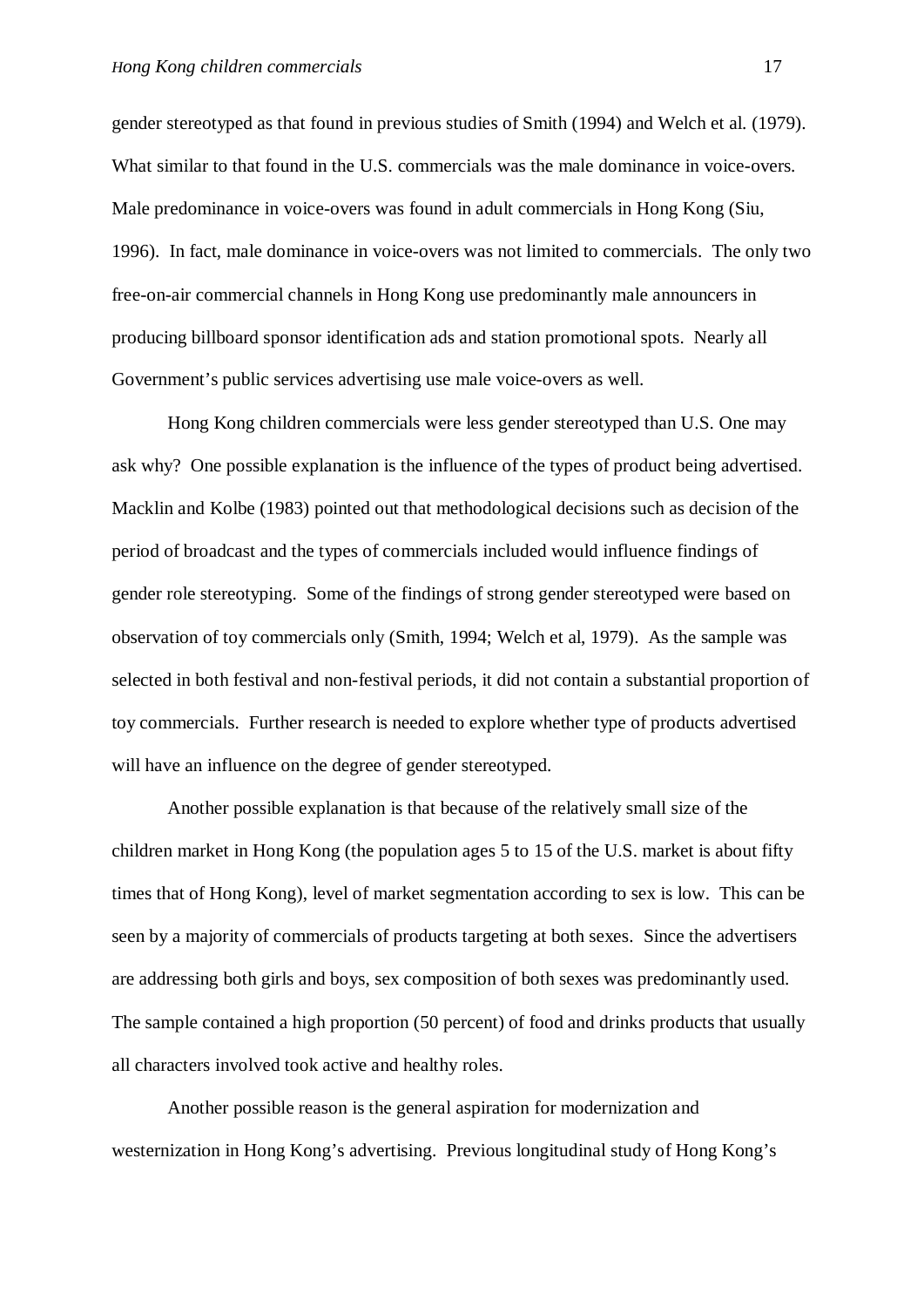print advertising found that the set of dominant values consisted of mainly western values and there was no typical eastern value (Chan, 1999). Hong Kong advertising in general looks for modernity in which traditional gender roles are considered to be outdated or undesirable. Further study of advertising creative personnel on views of modernity and gender portrayal in children commercials may shed light on this area.

Some of the children commercials in Hong Kong were adapted from international campaigns such as Coke and McDonald. Some of the commercials were created by local advertising agencies. In the current sample, all four commercials for female gender-typed products were 'imported' commercials. It will be interested to investigate whether source of advertising message will have an influence on the gender portrayal in the future studies.

As advertising standards in Hong Kong require children in the commercials to behave responsibly, it is as expected that aggressive behavior is rare. Only boys are involved in such rare incidents. May be in the Chinese societies, people have higher moral expectation from girls than from boys. Another interesting finding was that none of the central figures showed obedient behavior. The absence of such behavior in the commercials may be due to that fact that obedient behavior is not interesting and appealing to children.

For the second research questions, the findings in the current study echoed that found in U.S. studies by Kline & Pentecost (1990), Seiter (1993) and Welch et al. (1979). All three hypotheses on differences in presentation of commercials of male gender-typed products and female gender-typed products were supported. Female voice-overs were underrepresented in commercials of gender-neutral products. The sex composition of the commercials matched with the product gender type. Commercials were mostly in indoor setting for female gendertyped products.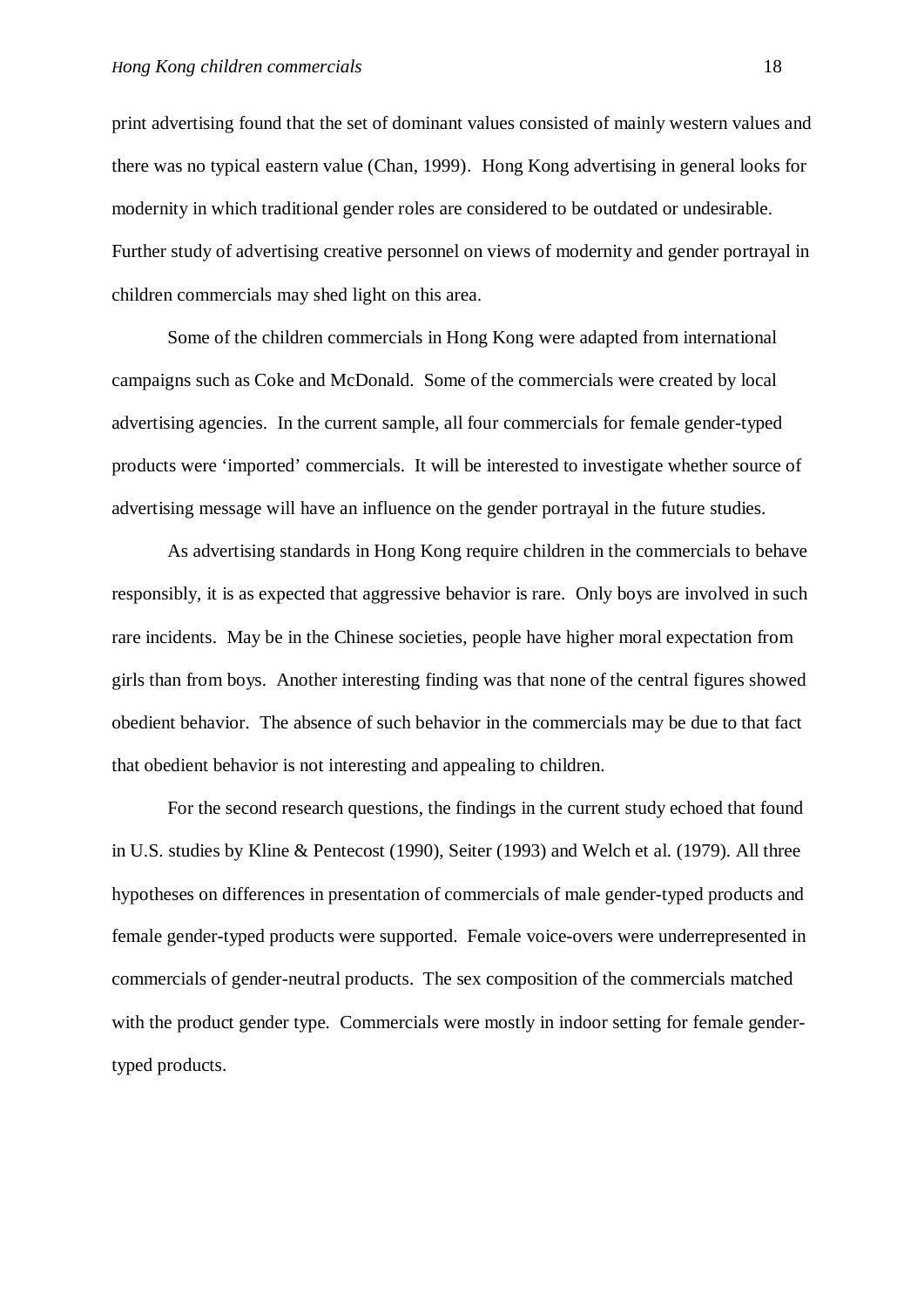To conclude, the study showed that gender stereotypes in children commercials in Hong Kong was not strong in general. However, gender stereotype was the strongest in commercials of gender-typed products, especially toys.

This study adopted a textual analytical method — content analysis, in which the research interpreted the meanings of the commercials. Obviously, a limitation of this study is that the impact of stereotypical behavior on television cannot be ascertained. As Gunter (1995) points out, it is one thing to classify and describe the content of television, but it is quite another thing to establish or infer that certain meanings conveyed by television portrayals are being well understood by viewers and then absorbed into their existing beliefs. It will be instructive to look at the effects of television on children's perceptions, and their viewing habits, along with parental mediation and peer group culture. In addition, longitudinal research would be desirable to trace any changes in gender portrayals. Only through such kind of analyses and future research on children's attitudes could we be able to clarify the nature and degree of television impacts on their beliefs about the genders.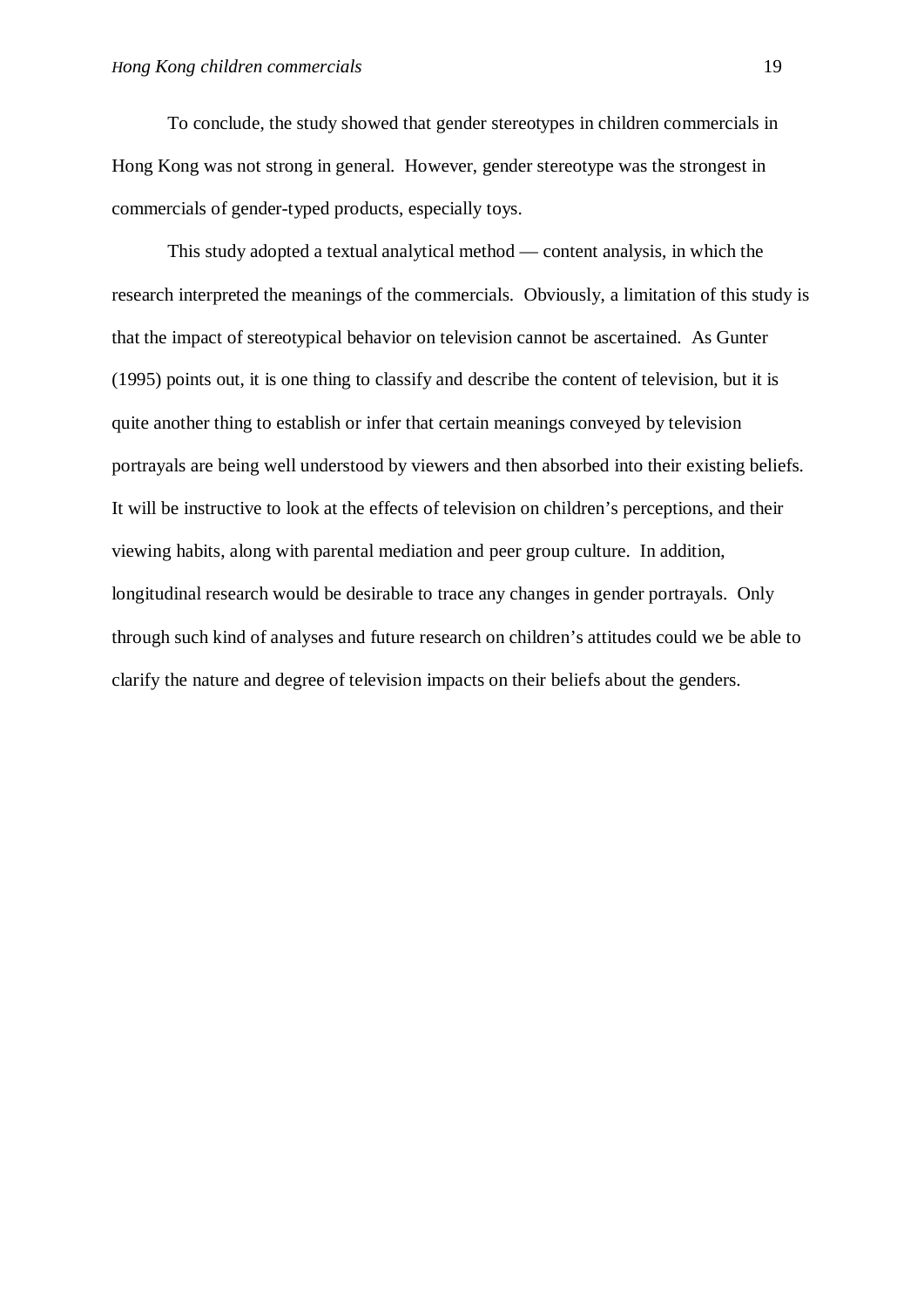# **Appendix. Description of variables**

For each commercial, code

| Variable (coding reliability*)         | values                                                 |
|----------------------------------------|--------------------------------------------------------|
| Product category (0.91)                | toys, character toys, snack/food, drinks, fast food,   |
|                                        | entertainment, stationery, others                      |
| sex composition of characters          | None/showing product only, males, females, males and   |
| (0.94)                                 | females, cartoons/animals/puppets)                     |
|                                        |                                                        |
| Sex of voice-over and narrators (0.97) | None, males, females, males and females                |
| Product gender-type, products are      | Male-gender-typed (associated with use by boys),       |
| gender-typed if most people would      | female-gender-typed (associated with use by girls),    |
| think they would be more appropriate   | Gender neutral (appropriate for use by both genders)   |
| for one gender than another $(0.97)$   |                                                        |
| Location $(1.0)$                       | mainly indoor, mainly outdoor, indoor and outdoor with |
|                                        | equal proportion, fantasy or animated or artificial,   |
|                                        | unable to identify                                     |

For a maximum of two central figures in each commercial that appeared the longest time, code

| Sex (1.0)                             | Male, female                                            |
|---------------------------------------|---------------------------------------------------------|
| Age $(1.0)$                           | under 12, 2=13-19, 3=20-35, 36-49, above 50             |
| Activity $(0.89)$                     | passive, active, aggressive, anti-social,               |
|                                       | obedient/sharing/helpful, eating or drinking, others by |
|                                       | Smith (1994)                                            |
| Authority, audio statement suggesting | Not present, present                                    |
| recommendation by giving advice,      |                                                         |
| verbal approval, or personal opinion  |                                                         |
| (0.79)                                |                                                         |

\*coding reliability refers to the percentage of agreement of one quarter of the sample for checking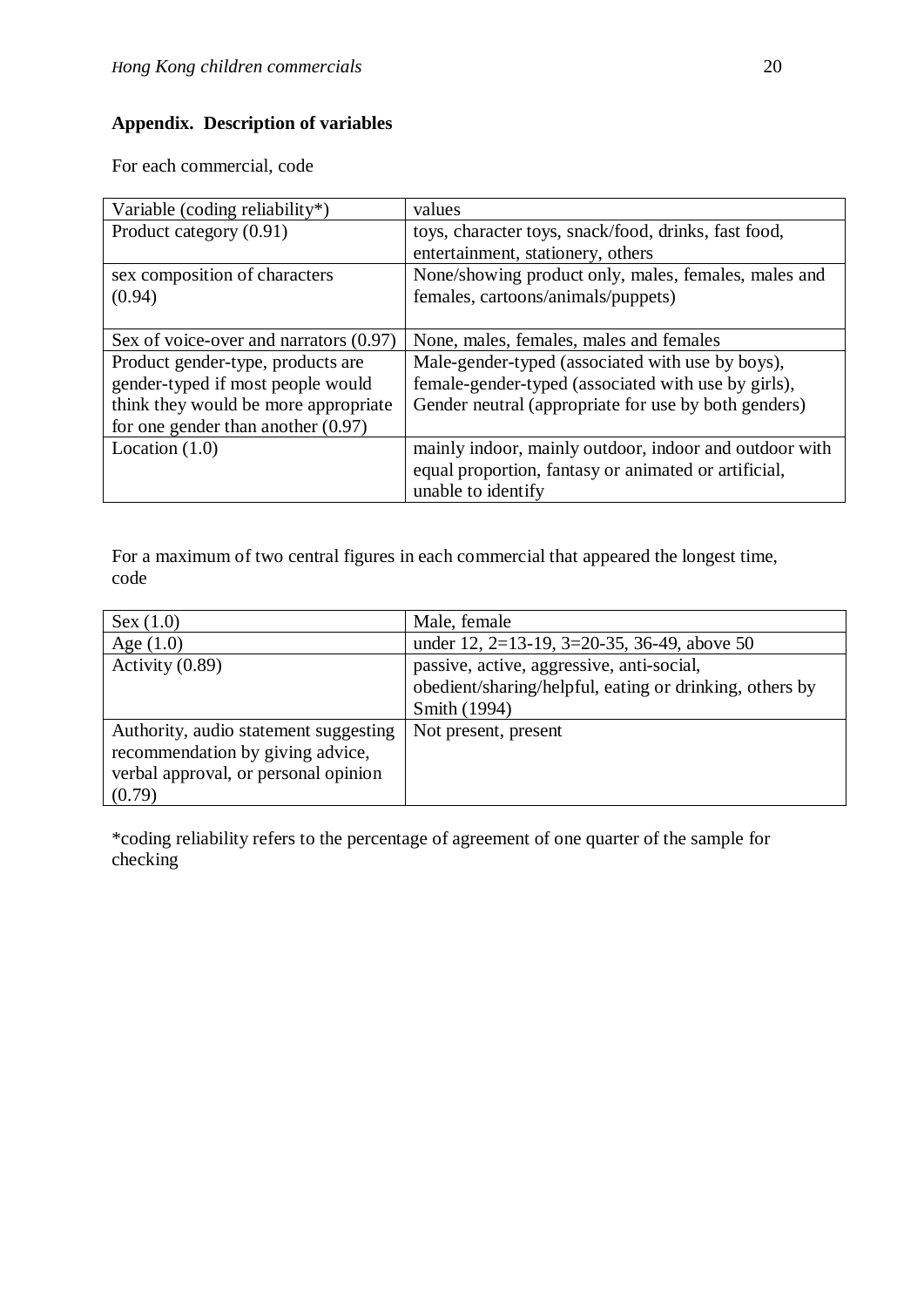| <b>Product Category</b>    | Frequency | Percent |
|----------------------------|-----------|---------|
| Snacks/food                | 55        | 40.1    |
| <b>Toys</b>                | 16        | 11.7    |
| <b>Drinks</b>              | 14        | 10.2    |
| Character toys and dolls   | 13        | 9.5     |
| <b>Fast Food</b>           | 12        | 8.8     |
| Entertainment              | 12        | 8.8     |
| Stationery                 | 7         | 5.1     |
| Others (schools, medicine) | 8         | 5.8     |
| $etc.$ )                   |           |         |

# **Table 1. Sample profile (N=137)**

# **Table 2. Sex composition by product gender-type**

|                                                                                          | Product gender-type |         |           |           |
|------------------------------------------------------------------------------------------|---------------------|---------|-----------|-----------|
| Sex composition of the                                                                   | Male                | Female  | Neutral   | Total     |
| commercial                                                                               | $(N=23)$            | $(N=4)$ | $(N=110)$ | $(N=137)$ |
| Human:                                                                                   |                     |         |           |           |
| Males only                                                                               | 30%                 | $0\%$   | 15%       | 18%       |
| Females only                                                                             | 0%                  | 75%     | 14%       | 13%       |
| <b>Both sexes</b>                                                                        | 0%                  | 25%     | 33%       | 27%       |
| Non-human:                                                                               |                     |         |           |           |
| Cartoons, puppets,                                                                       | 9%                  | $0\%$   | 18%       | 16%       |
| Animals, toy models                                                                      |                     |         |           |           |
| No human characters                                                                      | 61%                 | $0\%$   | 18%       | 26%       |
| Chi-square=40.3; significance<0.001; expected frequency for some cells were less than 5. |                     |         |           |           |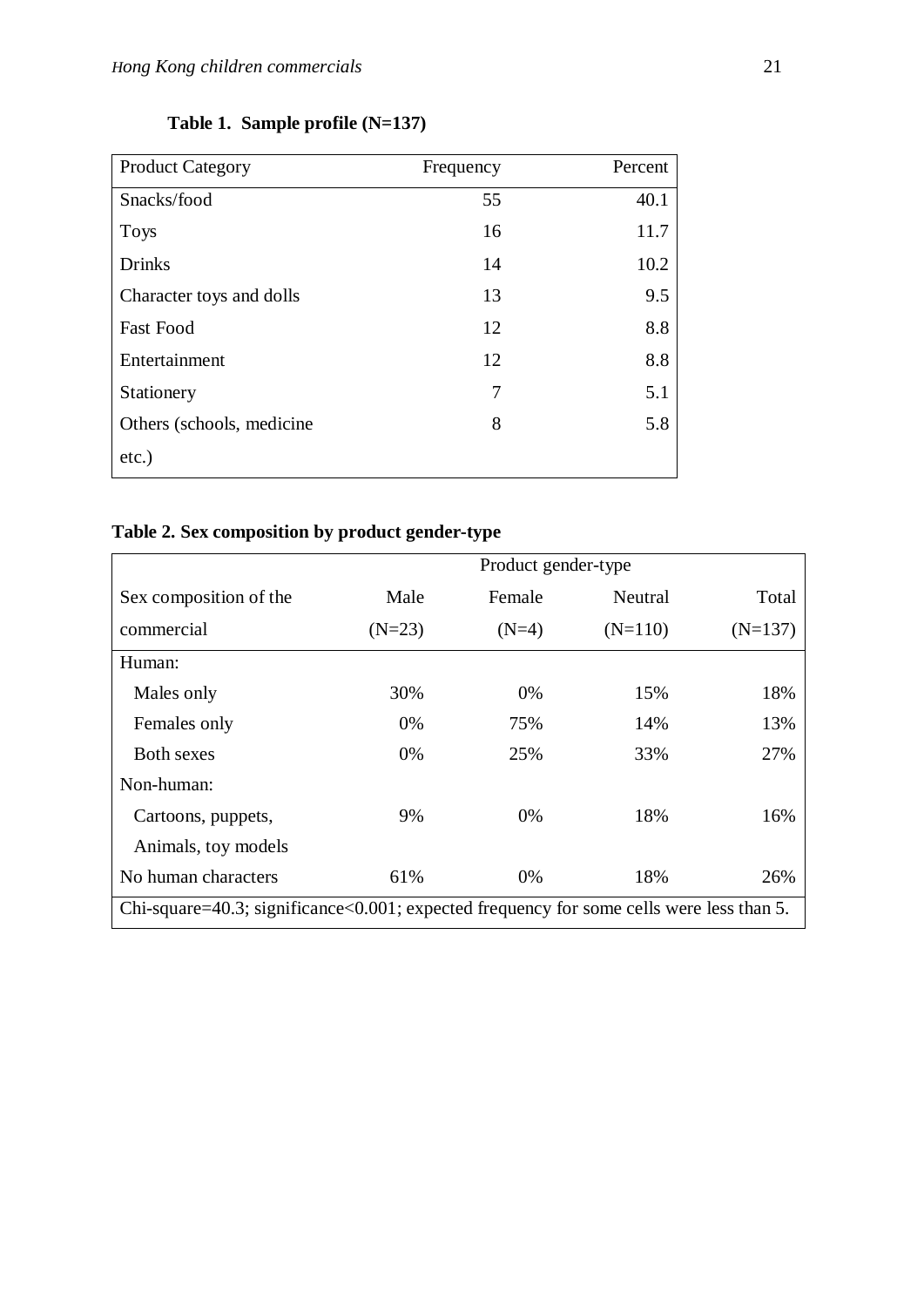| Sex of voice-overs                                                                               | Product gender-type |         |             |                 |
|--------------------------------------------------------------------------------------------------|---------------------|---------|-------------|-----------------|
|                                                                                                  | Male                | Female  | <b>Both</b> | Total $(N=137)$ |
|                                                                                                  | $(N=23)$            | $(N=4)$ | $(N=110)$   |                 |
| None                                                                                             | 0%                  | 0%      | 6%          | 5%              |
| Male                                                                                             | 100%                | 25%     | 56%         | 63%             |
| Female                                                                                           | 0%                  | 75%     | 21%         | 19%             |
| <b>Both</b>                                                                                      | 0%                  | $0\%$   | 17%         | 13%             |
| Chi-square: $24.0$ ; significance< $0.001$ ; expected frequency for some cells were less than 5. |                     |         |             |                 |

# **Table 3. Sex of voice-overs by product gender-type**

# **Table 4. Activity by sex of central figure**

| Type of activity                                | Male character | Female character |  |
|-------------------------------------------------|----------------|------------------|--|
|                                                 | $(N=67)$       | $(N=53)$         |  |
| Passive                                         | 27%            | 38%              |  |
| Active                                          | 27%            | 23%              |  |
| Aggressive                                      | 5%             | 0%               |  |
| Anti-social                                     | 1%             | 0%               |  |
| Obedient                                        | 0%             | 0%               |  |
| Eating & drinking                               | 28%            | 30%              |  |
| Others                                          | 12%            | 9%               |  |
| Chi-square: 7.1; Not significant at 0.05 level. |                |                  |  |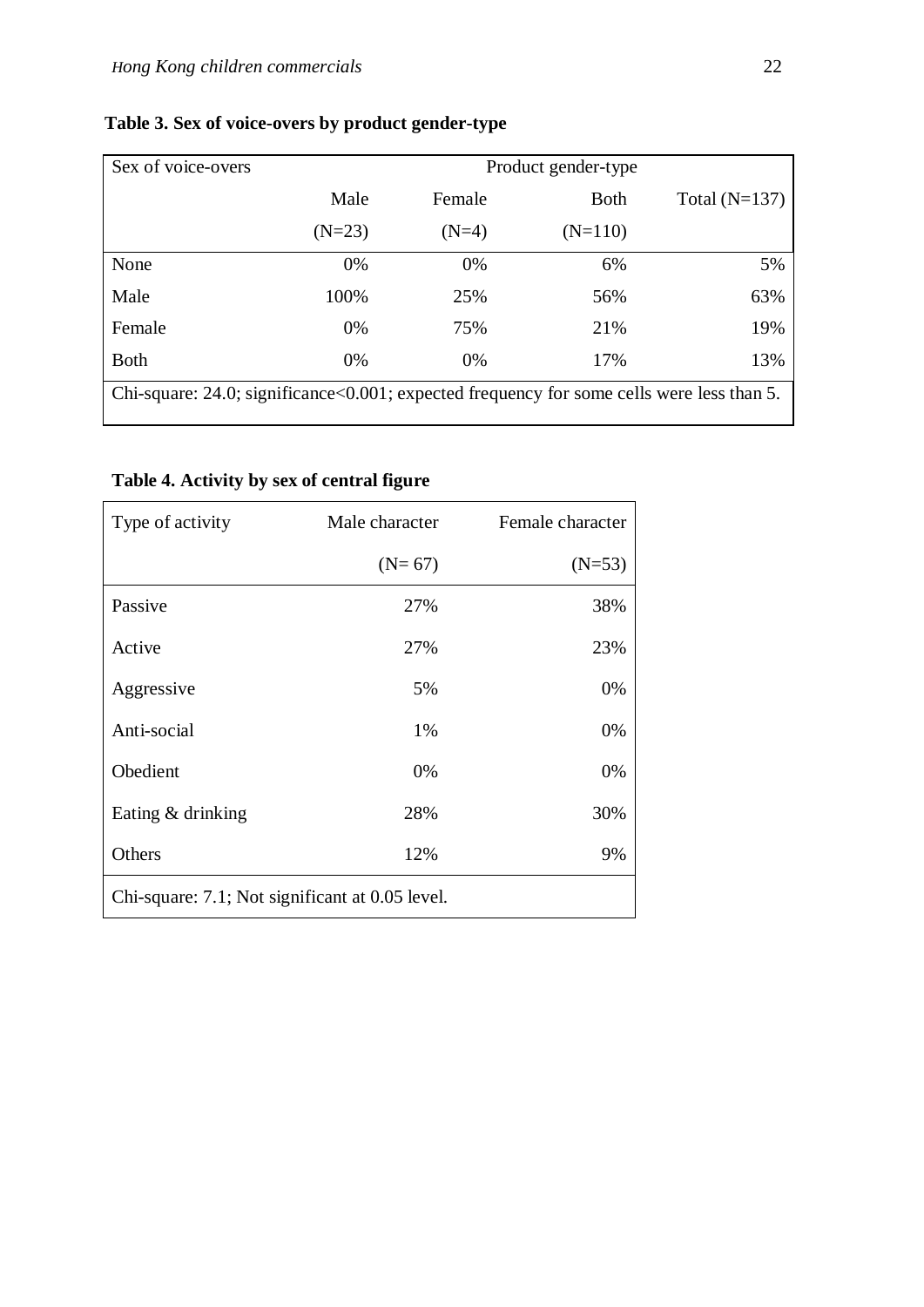|                                                                                          | Product gender-type |         |           |           |
|------------------------------------------------------------------------------------------|---------------------|---------|-----------|-----------|
| Location and setting                                                                     | Male                | Female  | Neutral   | Total     |
|                                                                                          | $(N=23)$            | $(N=4)$ | $(N=110)$ | $(N=137)$ |
| Indoor                                                                                   | 13%                 | 75%     | 33%       | 31%       |
| Outdoor                                                                                  | 9%                  | 25%     | 19%       | 17%       |
| In and outdoor                                                                           | 0%                  | 0%      | 8%        | 7%        |
| Fantasy                                                                                  | 57%                 | 0%      | 34%       | 36%       |
| Unidentified                                                                             | 22%                 | 0%      | 6%        | 9%        |
| Chi-square: 18.3; significance<0.05; expected frequency for some cells were less than 5. |                     |         |           |           |

# **Table 5. Location by product gender-type**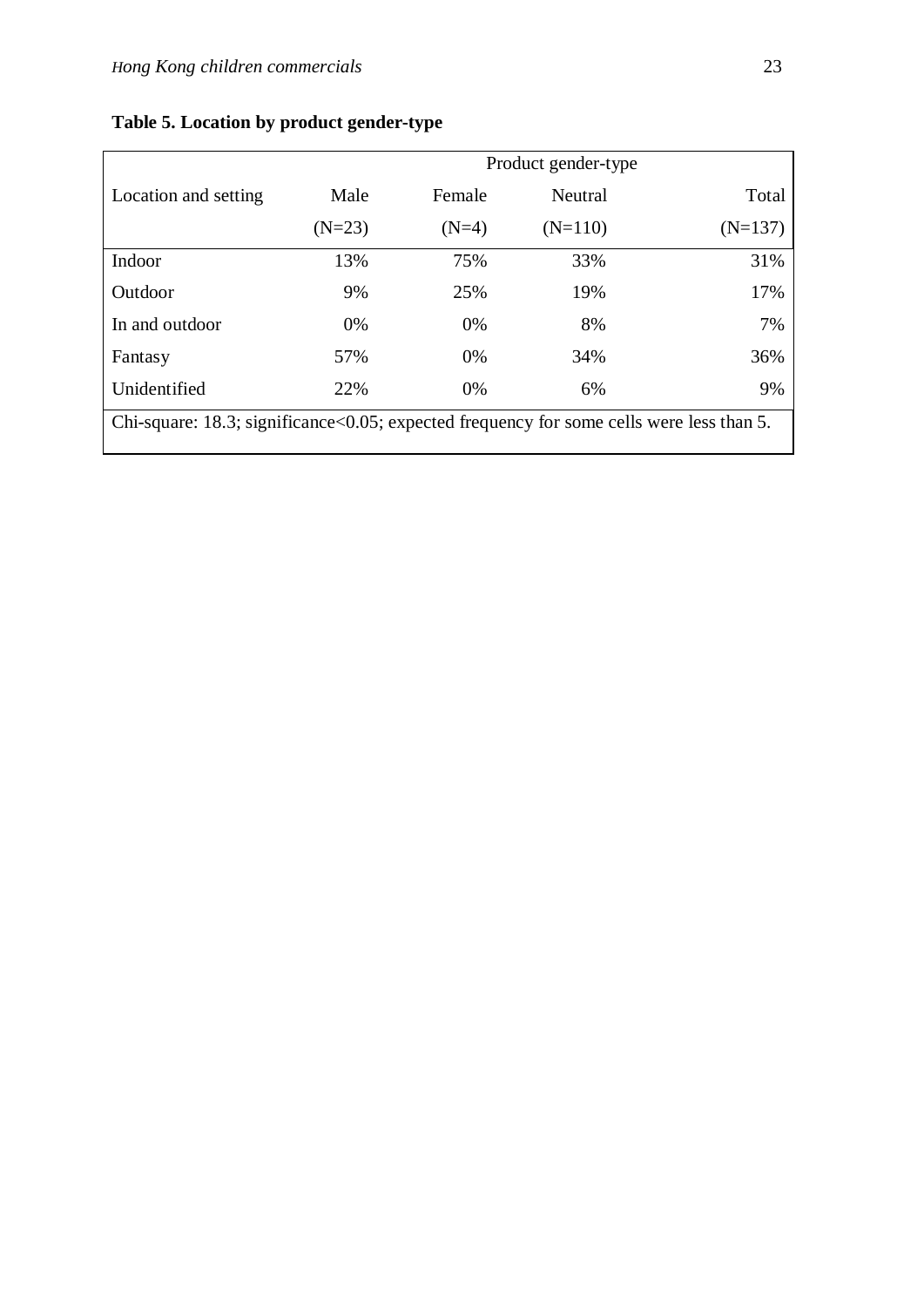# **References**

- Advertising Age (2000). Top global top markets, download from http://adage.com/dataplace/topmarkets/us.html on May 3.
- AC Nielsen (1999). *Weekly TV Ratings Summary*. Week 06 (Feb 1- Feb 7, 99), Week 10 (Mar 1- Mar 7, 99), Week 14 (Mar 29 – Apr 4, 99). Hong Kong: AC Nielsen.
- Bandura, A. (1969). The role of modeling processes in personality development. In D. M. Gelfand (Ed.), *Social learning in childhood: Readings in theory and application* (pp. 185-196). Belmont, CA: Brooks/Cole.
- Bretkm D.J., & Cantor, J. (1988). The portrayal of men and women in U.S. television commercials: A recent content analysis and trends over 15 years. *Sex Roles*, *18*, 595-609.
- Browne, B.A. (1998). Gender stereotypes in advertising on children's television in the 1990s: A cross-national analysis. *Journal of Advertising*, *27(1)*, 83-96.
- Bureau of Labor Statistics (2000). Civilian employment population ratio, download from http://stats/bls.gov/top20.html on May 3.
- Census & Statistics Department (2000). *Hong Kong in figures*, download from www.info.gov.hk/censtatd/eng/hkstat on May 3.
- Chan, K. (1997). Television advertising regulation in Hong Kong and China. In Chan, J. M., Chu, L., & Pan, Z. (Eds.), *Mass communication and market economy* (pp.103-114). Hong Kong: Lo Fung Learned Society. (In Chinese)
- Chan, K. (1999). Cultural values in Hong Kong newspaper advertising, 1946-96. *International Journal of Advertising*, *18(4)*, 537-554.
- Chan, K. & Cheng, H.(2000). One Country, two systems: Cultural values reflected in Chinese and Hong Kong television commercials, paper presented at the Annual Conference of the American Academy of Advertising, Newport, Rhode Island, April 14- 17.
- Chan, Q. (2000). Bid to break through pay barrier for women, *South China Morning Post*, *11*, May 19.
- Courtney, A.E., & Whipple, T.W. (1983). *Sex stereotyping in advertising*. Lexington, MA: Lexington Books.
- Doolittle, J., & Pepper, R. (1975). Children's TV ad content: 1974. *Journal of Broadcasting*, *19*, 131-142.
- Dominick, J., & Rausch, G. (1972). The image of women in network TV commercials*. Journal of Broadcasting*, *16*, 259-265.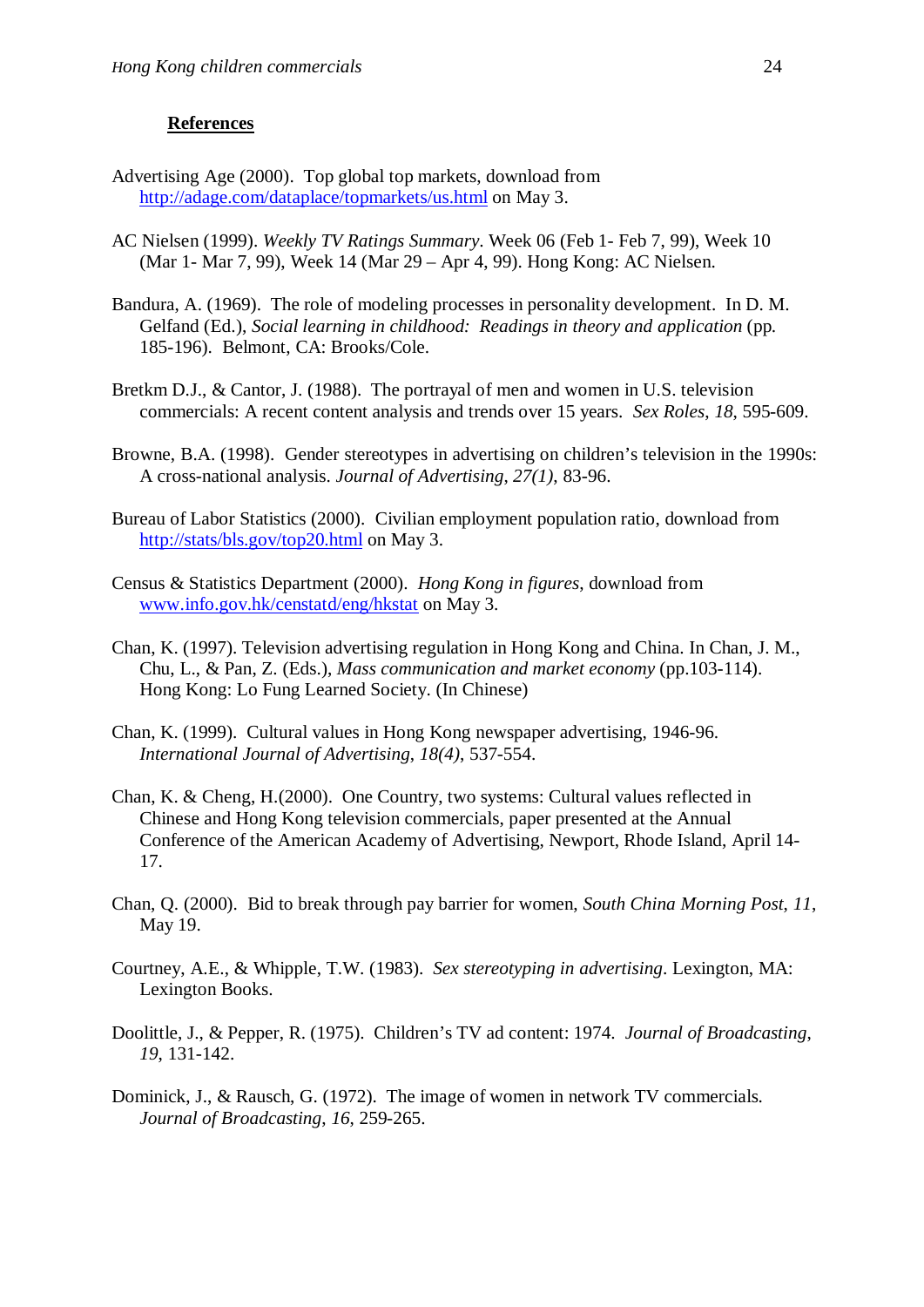- Flitterman, S. (1983). The real soap operas: TV commercials. In Kaplan, E. A. *Regarding television: Critical approaches --- an anthology* (pp.84-95). MD: University Publications of America.
- Furnham, A., Abramsky, S., & Gunter B. (1997). A cross-cultural content analysis of children's television advertisements. *Sex Roles*, *37*, 91-99.
- Furnham, A., & Schofield, C. (1986). Sex-role stereotyping in British radio advertisements. *British Journal of Social Psychology*, *25*, 165-171.
- Furnham, A., & Voli, V. (1989). Gender stereotyping in Italian television advertisements. *British Journal of Broadcasting and Electronic Media*, *33*, 175-185.
- Goffman, E. (1976). *Gender advertisements*. Cambridge, MA: Harvard University Press.
- Gunter, B. (1995). *Television and gender representation*. London: John Libbey.
- Hall, E.T. (1966). *The hidden dimension*. NY: Doubleday.
- Hofstede, G. (1980). *Culture's consequences: International differences in work-related values*. Beverly Hill, CA: Sage.
- Hofstede, G. (1984). *Culture's consequences: International differences in work-related values*. Newbury Park, CA: Sage.
- Hofstede, G. (1991). *Culture and organization: Software of the mind*. London: McGraw-Hill.
- Hong Kong Broadcasting Authority (2000). *Commercial television code of practice in advertising standard*, download from www.hkba.org.hk on May 3.
- Huston, A.C., Greer, D., Wright, J.C., Welch, R., & Ross, R. (1984). Children's comprehension of televised formal features with masculine and feminine connotations. *Developmental Psychology*, *20*, 707-716.
- Kline, S., & Pentecost, D. (1990). The characterization of play: Marketing children's toys. *Play & Culture*, *3*, 235-255.
- Livingstone, S. & Green. G. (1986). Television advertisements and the portrayal of gender. *British Journal of Social Psychology*, *25*, 149-154.
- Lovdal, L.T. (1989). Sex role messages in television commercials: An update. *Sex Roles*, *21*, 715-724.
- Mackay, N. J., & Covell, K. (1997). The impact of women in advertisements on attitudes toward women. *Sex Roles*, *36*, 573-583.
- Macklin, M.C., & Kolbe, R.H. (1984). Sex role stereotyping in children's advertising: Current and past trends. *Journal of Advertising*, *13(2)*, 34-42.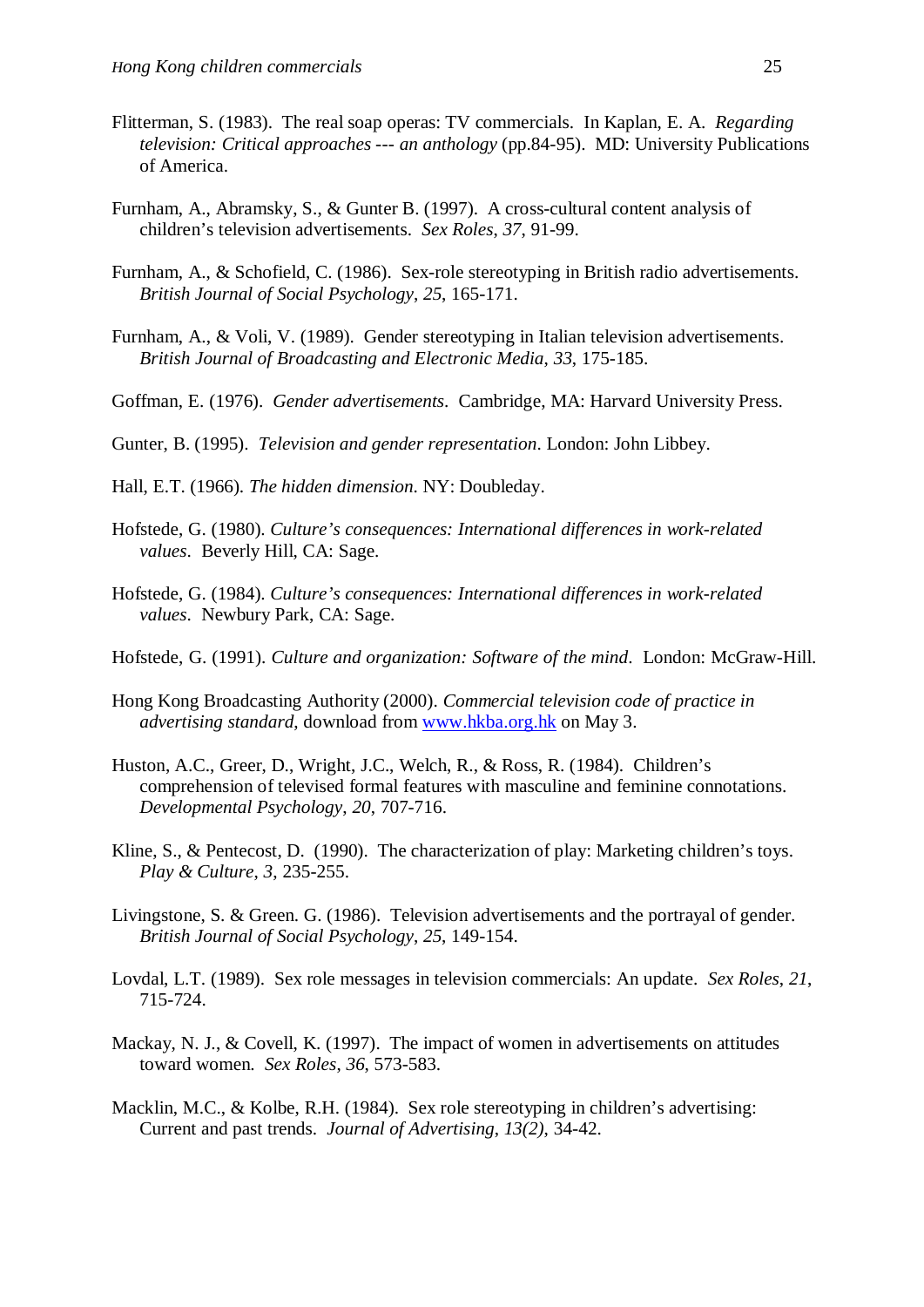- Manstead, A.R.S., & McCulloch, C. (1981). Sex role stereotyping in British television advertisements. *British Journal of Social Psychology*, *20*, 171-180.
- Mazzella, C., Durkin, K., Cerini, E., & Buaralli, P. (1992). Sex role stereotyping on Australian television advertisements. *Sex Roles*, *26*, 243-258.
- McNeal, J. (1992). *Kids as customers*. NY: Lexington Books.
- Mulder, M. (1976). Reduction of power differences in practice: The power distance reduction theory and its application. In G. Hofstede & M.S. Kassem (Eds.), *European contributions to organize theory* (pp. 79-94). Netherlands: Van Gorcum.
- O'Donnell, W.J., & O'Donnell, K.J. (1978). Update: Sex-role messages in TV commercials. *Journal of Communication*, *28(1)*, 156-158.
- Pearson, J.C., West, R.L., & Turner, L. H. (1995). *Gender and Communication*, third edition. Madison, WI: Brown and Benchmark.
- Rak, D.S., & McMullen, L.M. (1987). Sex-role stereotyping in television commercials: A verbal response mode and content analysis. *Canadian Journal of Behavioural Science*, *19*, 25-39.
- Riffe, D., Goldson, H., Saxton, K., & Yu, Y.C. (1989). Females and minorities in TV ads in 1987 Saturday children's programs. *Journalism Quarterly*, *66*, 129-136.
- Seiter, E. (1993). *Sold separately: Children and parents in consumer culture*. NJ: Rutgers University Press.
- Signorielli, N. (1985). *Role portrayal and stereotyping on television: An annotated bibliography of studies relating to women, minorities, aging, sexual behavior, health, and handicaps*. Westport, CT: Greenwood.
- Siu, W. S., & Au, A. K. M. (1997). Women in advertising: A comparison of television advertisements in China and Singapore. *Marketing Intelligence & Planning*, *15(5)*, 235- 243.
- Siu, W.S. (1996). Gender portrayal in Hong Kong and Singapore television advertisements. *Journal of Asian Business*, *12*, 47-63.
- Smith, L. J. (1994). A content analysis of gender differences in children's advertising. *Journal of Broadcasting and Electronic Media*, *38(2)*, 323-337.
- Thompson, T.L., & Zerbinos E. (1997). Television cartoons: Do children notice it's a boy's world? *Sex Roles*, *37*, 415-431.
- Tang, T.N. & Dion, K.L. (1999). Gender and acculturation in relation to traditionalism: Perceptions of self and parents among Chinese students. *Sex Roles*, 41, 17-29.